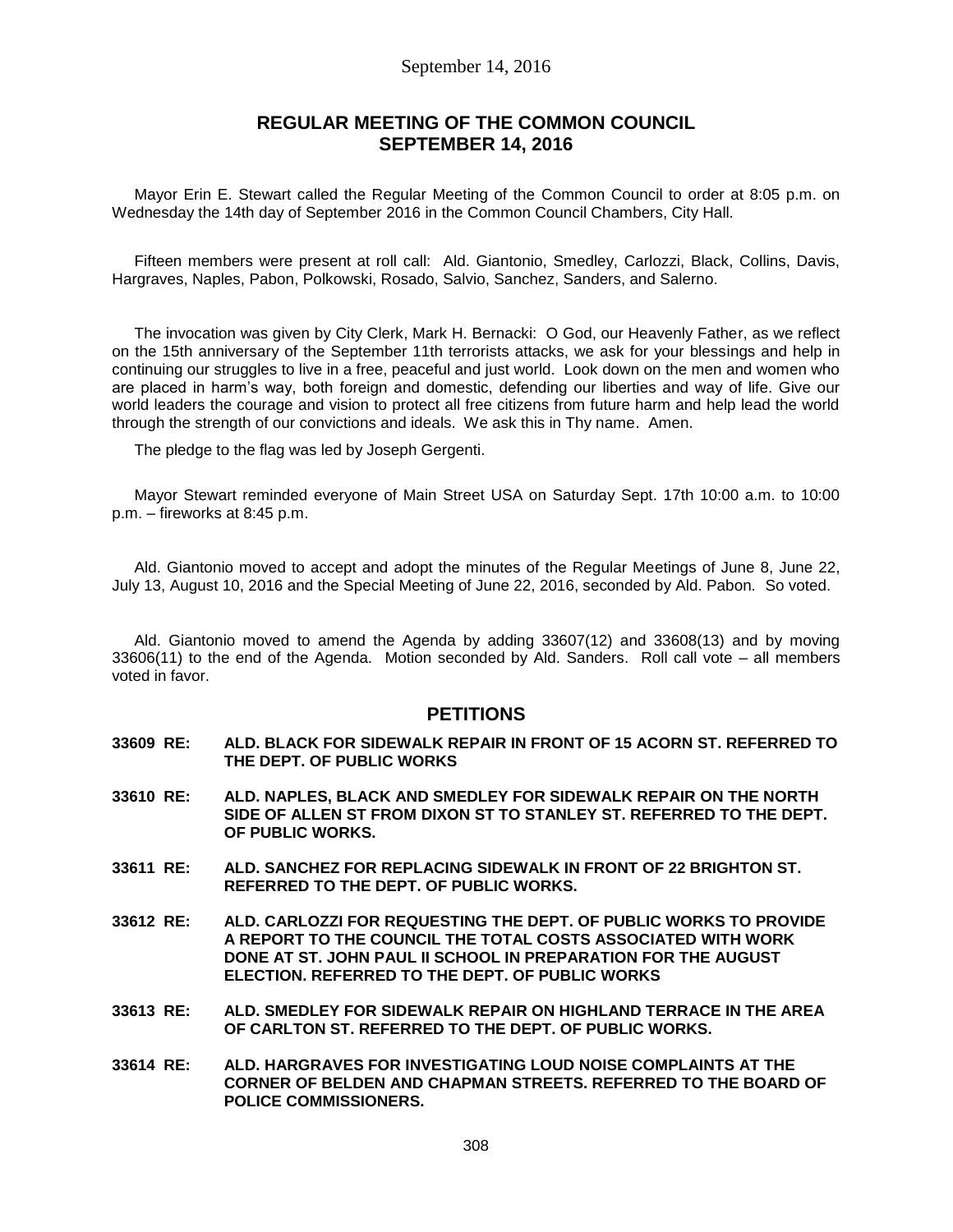- **33615 RE: ALD. SANDERS JR. FOR A TRAFFIC STUDY ON CHILDS STREET TO INVESTIGATE EXCESSIVE SPEEDING. REFERRED TO THE BOARD OF POLICE COMMISSIONERS.**
- **33616 RE: ALD. CARLOZZI FOR REQUESTING THE REGISTRAR OF VOTERS OFFICE TO PROVIDE A REPORT REGARDING ALL COSTS ASSOCIATED WITH THE AUGUST ELECTION. REFERRED TO THE REGISTRAR OF VOTERS.**
- **33617 RE: ALD. CARLOZZI FOR REQUESTING THE REGISTRAR OF VOTERS OFFICE TO PROVIDE A REPORT TO THE COUNCIL OF COSTS ASSOCIATED WITH PREPARING ST. JOHN PAUL II SCHOOL AND ANGELICO'S RESTAURANT FOR ELECTIONS. REFERRED TO THE REGISTRAR OF VOTERS.**

Ald. Giantonio moved to accept and adopt the Consent Agenda, seconded by Ald. Smedley. Due to a conflict of interest, Ald. Salvio and Ald. Salerno recused themselves and left the Chambers at 8:12 p.m. Roll call vote – all members present voted in favor. Approved September 15, 2016 by Mayor Stewart.

# **CONSENT AGENDA**

# **BOARD OF POLICE COMMISSIONERS**

## **33401-1 RE: TRAFFIC STUDY ON HALSEY ROAD**

To Her Honor, the Mayor, and the Common Council of the City of New Britain: the undersigned beg leave to report the following:

The Traffic Safety Bureau conducted a traffic speed operation on Halsey Road on March 1, 2016. The average speed determined by the study was 20 mph, the  $85<sup>th</sup>$  percentile speed was 25 mph (the posted speed limit) and the highest speed was 35 mph. There has only been one unfounded motor vehicle complaint in the past year. The Data indicates no excessive speed issue for Halsey Road.

The Board voted to take no further action at this time.

Jack W. Ferguson II Clerk of the Board

## **33418-1 RE: TRAFFIC/PARKING STUDY ON SYMCO DRIVE**

To Her Honor, the Mayor, and the Common Council of the City of New Britain: the undersigned beg leave to report the following:

The Traffic Safety Bureau inspected the Symco Drive neighborhood, monitoring both the parking and the flow of motor vehicle traffic. There were no issues noted that would justify designating specific NO PARKING areas other than those already covered by City Ordinance such as fire hydrants and intersections. Only one violation was noted, a single motor vehicle parked in the intersection of Symco Drive and Janet Drive. A check of the three year history of the area yielded three incidents, none of which involved parking or sight line issues. The Traffic Bureau Supervisor recommends no further action by the Board on this petition.

The Board voted to take no action.

Jack W. Ferguson II Clerk of the Board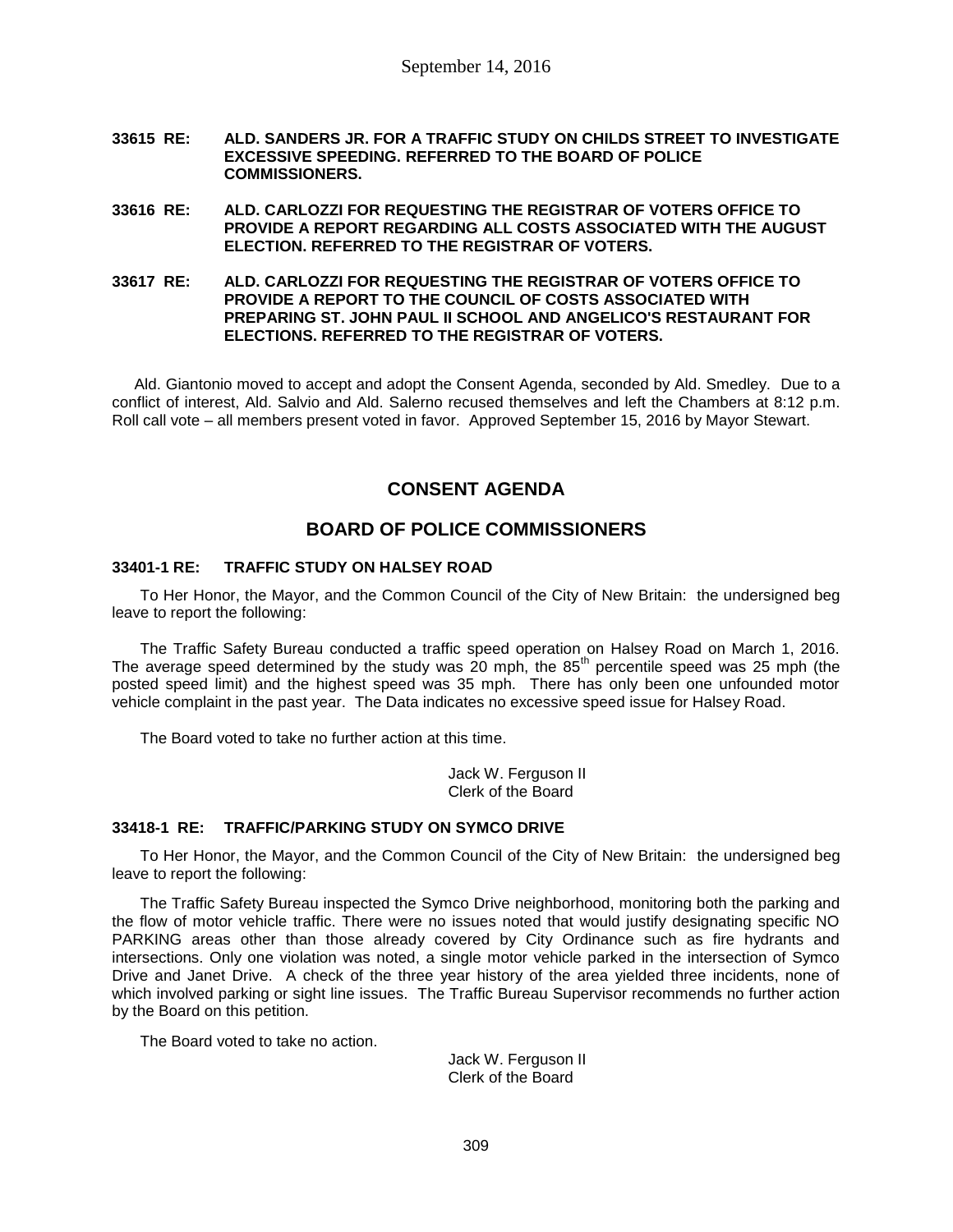# **33419-1 RE: TRAFFIC STUDY ON CARROLL STREET**

To Her Honor, the Mayor, and the Common Council of the City of New Britain: the undersigned beg leave to report the following:

Speed data for this traffic study on Carroll Street was incomplete.

The Board voted to table this petition until more definitive data can be collected and the speed study completed.

> Jack W. Ferguson II Clerk of the Board

# **33455-1 RE: TRAFFIC STUDY AT THE INTERSECTION OF WYNOLA AVE AND BERKLEY ST**

To Her Honor, the Mayor, and the Common Council of the City of New Britain: the undersigned beg leave to report the following:

The Traffic Safety Bureau supervisor conducted a traffic study and found only one motor vehicle accident in this intersection in the past three years. During the same time period, there have been no reported motor vehicle complaints and only one motor vehicle arrest.

The Board voted to deny this request for a four-way stop at the intersection of Wynola Avenue and Berkley Street.

> Jack W. Ferguson II Clerk of the Board

# **CITY CLERK**

## **33581 RE: CLAIMS FOR INJURIES AND/OR PROPERTY DAMANGE**

To Her Honor, the Mayor, and the Common Council of the City of New Britain: the undersigned beg leave to report the following:

## CLAIMANTS NAME

- Allstate Insurance a/s/o Gurpreet Singh
- Bogdanski, Antonette
- Doe, John, ppa Jane Doe
- Jaramillo, Jose M.
- Ortiz, Kevin
- Ramos, Juana C.
- Rich, Anne Joy

Mark H. Bernacki City Clerk

# **OFFICE OF CORPORATION COUNSEL**

# **33582 RE: CURRY J. SIMPSON V. CITY OF NEW BRITAIN ET AL**

To Her Honor, the Mayor, and the Common Council of the City of New Britain: the undersigned beg leave to report the following:

RESOLVED, By the Common Council of the City of New Britain that the sum of THREE THOUSAND DOLLARS (\$3,000.00) be paid to Curry J. Simpson and Sally A. Roberts, his attorney, in full settlement of her suit against the City of New Britain, et al now pending in the Connecticut Superior Court under Docket No. HHB-CV-15-60279450 as the result of an incident which took place on January 18, 2015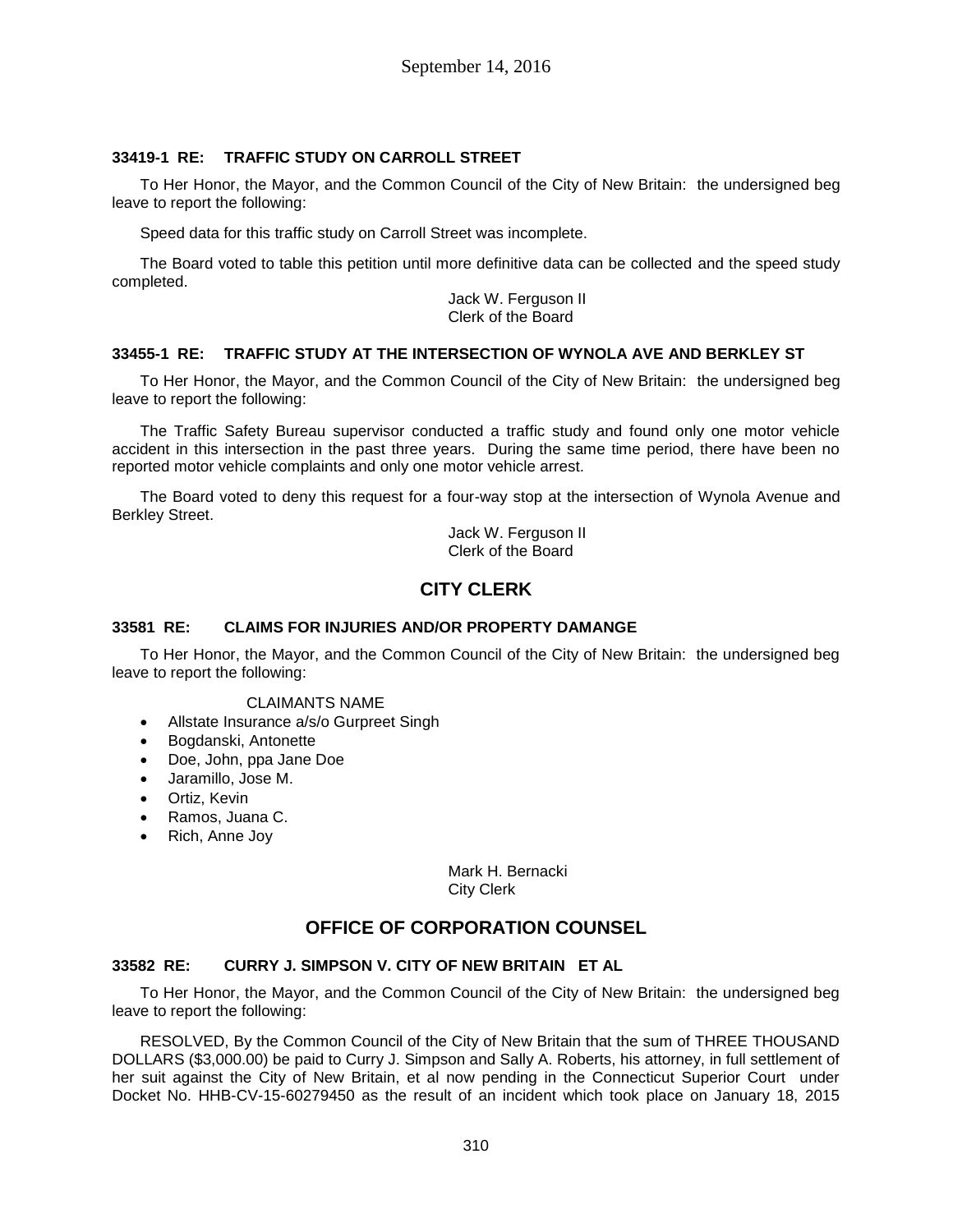between 2:30 and 3:00 a.m. While investigating a noise complaint, the New Britain Police Department had arrested the plaintiff and charged him with interference of police in violation of Connecticut General Statute Section 53a-167a for plaintiff's refusal of providing his date of birth. The criminal charge was nollied. Plaintiff had alleged that his first, fourth, and fourteenth amendment rights under the U.S. Constitution to be free from unlawful arrest, retaliatory arrest and malicious prosecution were violated and that the defendant actions constituted false arrest and malicious prosecution.

This recommendation is made upon the advice of City Attorney Irena J. Urbaniak, after a settlement conference before Judge Young, with the approval and consent of Corporation Counsel Gennaro Bizzarro, Esq.

This suit is to be withdrawn by the plaintiff without costs to the City of New Britain, et al and settlement is to be made without admission of any liability.

> Irena J. Urbaniak City Attorney

### **33583 RE: JESSICA GERRATANA VS. CITY OF NEW BRITAIN AND JESSICA GERRATANA VS. LOUIS SALVIO**

To Her Honor, the Mayor, and the Common Council of the City of New Britain: the undersigned beg leave to report the following:

RESOLVED, By the Common Council of the City of New Britain that the sum of NINE THOUSAND FIVE HUNDRED DOLLARS (\$9,500.00) be paid to Jessica Gerratana and James F. Sullivan, Esq., her attorney, in full settlement of her pending claim before the Connecticut Commission on Human Rights and Opportunities and her lawsuit which has been filed in the New Britain Superior Court.

The settlement of both cases is based on a number of considerations including the anticipated legal fees if the lawsuit is not resolved and a trial on the merits is required. This resolution is in the best interests of the City of New Britain and is recommended by Attorney Joseph E. Skelly, Jr., with the approval and consent of Corporation Counsel Gennaro Bizzarro.

Both cases are to be withdrawn by the plaintiff without costs to the City of New Britain and settlements are without any admission of liability.

> Joseph E. Skelly, Jr. Assistant Corporation Counsel

# **PURCHASING DEPARTMENT**

## **33584 RE: BID THRESHOLD ITEMS**

To Her Honor, the Mayor, and the Common Council of the City of New Britain: the undersigned beg leave to report the following:

In accordance with the New Britain Code of Ordinances, Section 2-566, a monthly report of purchases between \$500 and \$7,500 shall be provided to the Common Council. The report shall include a detailed description of items or services purchased, name of vendor, owner of business and dollar amount spent on each individual purchase as well as the aggregate total of spend to date for the fiscal year.

The Finance Department, Purchasing Division has provided an electronic list of monthly purchases. This document is available in the Council office for review by Council members.

Acceptance and adoption is respectfully requested.

Jack Pieper Purchasing Agent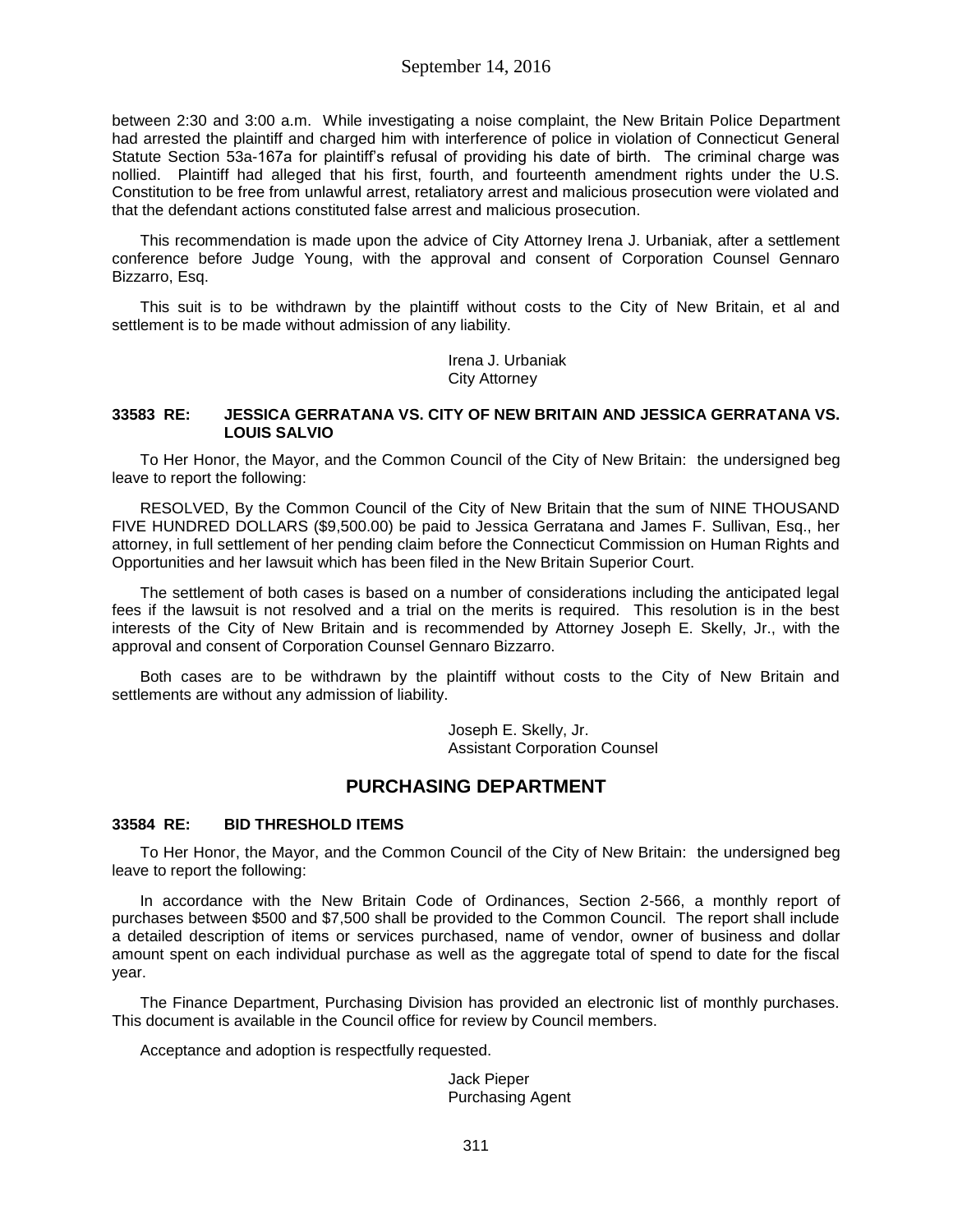## **33585 RE: COOPERATIVE PURCHASING, MAILING MACHINE LEASE FOR CENTRAL ADMINISTRATION**

To Her Honor, the Mayor, and the Common Council of the City of New Britain: the undersigned beg leave to report the following:

In accordance with City Code of Ordinances, Chapter 2, Article VIII, Division 1, Section 2-538 (a), a purchase order was requested by Central Administration for a lease of a new mailing machine under the State of Connecticut's Cooperative Purchasing Plan, Contract Award 11PSX0037:

Supplier **Contract Contract Contract Contract Description** Pricing Pricing Pricing Neopost New England Farmington, CT. Lease of a IN700DS30 Mailing Machine \$420.26/month

Central Administration requested a purchase order for a sixty-three (63) month lease for a new mailing machine for the Mail Room in City Hall. The present mailing machine is over five (5) years old has become inoperative at times and needed to be repaired or reprogramed to get it to be operational again. The lease on this present mailing machine, which is with Neopost New England, will be expiring in October 2016. The monthly lease pricing on the new mailing machine also includes all maintenance, repairs, and rental costs of the mailing machine and postage meter. The monthly lease price submitted by Neopost New England for this new mailing machine is the same as the State of Connecticut's Contract, 11PSX0037 that they have with them. Funding is available for the lease of this new mailing machine in Central Administration's account number 001110001-5440, Rentals/Supplies Equipment.

RESOLVED: That the Purchasing Agent is hereby authorized to issue a Purchase Order and to enter into a sixty-three (63) month lease agreement with Neopost New England of Farmington, CT for the lease of a new Mailing Machine at \$420.26 per month utilizing the State of Connecticut's Cooperative Purchasing Plan, Contract Award #11PSX0037.

> Jack Pieper Purchasing Agent

## **33586 RE: COOPERATIVE PURCHASING - FIBER OPTIC SWITCH**

To Her Honor, the Mayor, and the Common Council of the City of New Britain: the undersigned beg leave to report the following:

In accordance with City Code of Ordinances, Chapter 2, Article VIII, Division 1, Section 2-538 (a), a purchase order was requested by the New Britain Information Technology Department for the Purchase and Installation of a new Fiber Optic Switch.

| <b>Supplier</b>            | Needed Items                         | Total Price |
|----------------------------|--------------------------------------|-------------|
| Total Communications, Inc. | Fiber Switch, Cords and Installation | \$24.040.72 |
| East Hartford, CT.         |                                      |             |

The New Britain Information Technology Department requests the Purchase and Installation of a new 48 port Cisco fiber switch to be installed in the data center at City Hall for traffic signal programming, video monitoring and WiFi internet access. This equipment is necessary for the Mayor's Smart City Initiative connecting streets and intersections with smart technology. The provided pricing utilizes National Association of State Procurement Officials (NASPO) Agreement #AR233 (14-19) of which the State of Connecticut is a member, participating contract #SO-98-15. The new Fiber Switch will extend the City's network downtown and beyond. Funding is available for this in the New Britain Information Technology Department's account number 0040700611-56133, Capital Equipment, IT Data Center Equipment.

BE IT RESOLVED: That the Purchasing Agent is hereby authorized to issue a purchase order for \$24,040.72 to Total Communications, Inc. of East Hartford CT for the Purchase and Installation of a new Fiber Switch for the New Britain Information Technology Department utilizing the State of Connecticut NASPO Master Agreement #AR233, Participating Contract #SO-98-15.

> Jack Pieper Purchasing Agent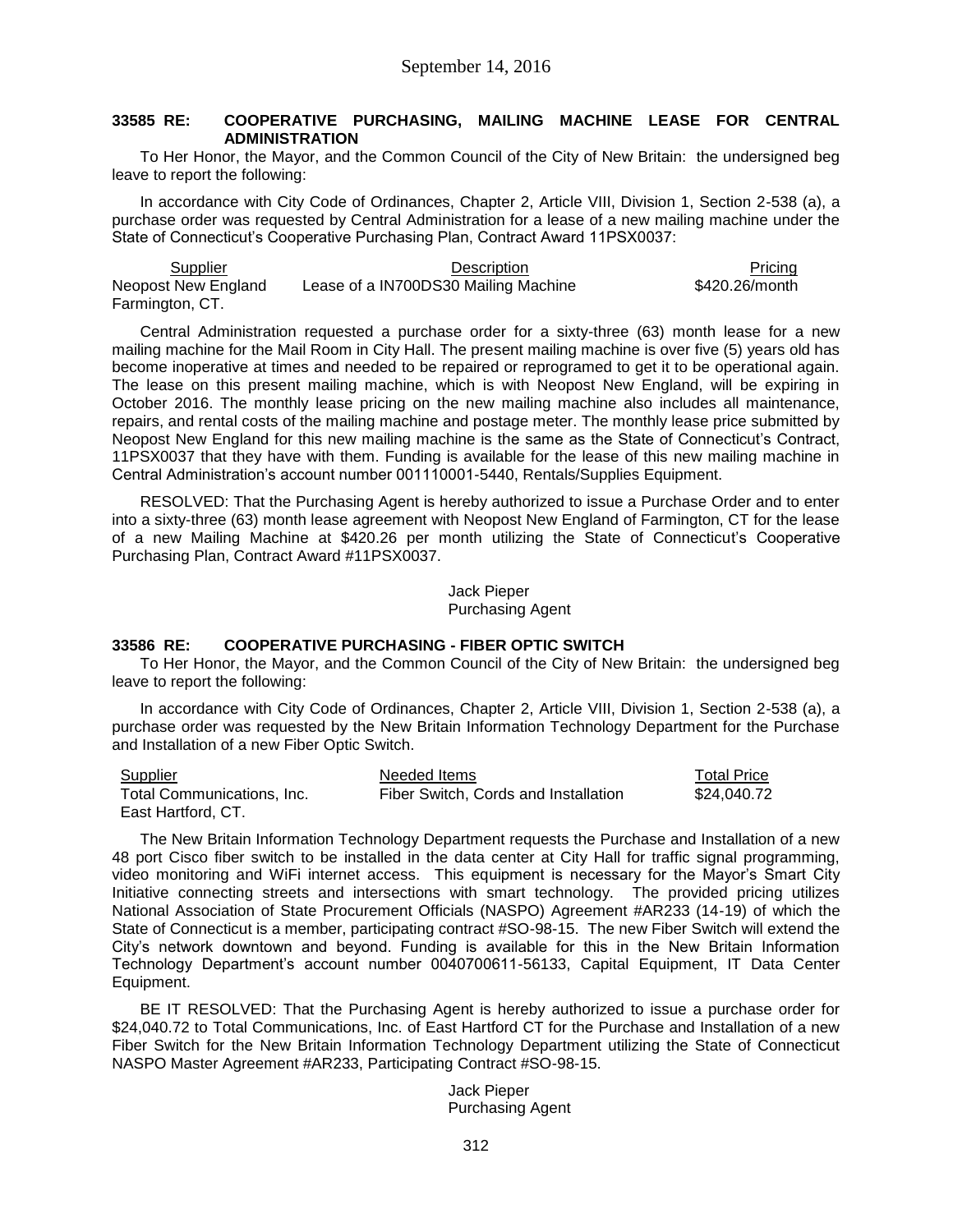# **33587 RE: FIRE FIGHTERS ACADEMY – FOUR NEW RECRUITS**

To Her Honor, the Mayor, and the Common Council of the City of New Britain: the undersigned beg leave to report the following:

In accordance with City Code of Ordinances, Chapter 2, Article VIII, Division 1, Section 2-541 a purchase order has been requested by the Fire Department, for four (4) new Fire Fighter Recruits to attend the State of Connecticut's Fire Academy. The State of Connecticut Commission of Fire Prevention and Control is the only source that can provide this training in the State of Connecticut.

| Supplier                    | Class                | <b>Fire Fighters</b> | Class/Price | <b>Total Price</b> |
|-----------------------------|----------------------|----------------------|-------------|--------------------|
| <b>State of Connecticut</b> | Fire Fighter Academy |                      | \$6,075,00  | \$24,300.00        |
| Fire Academy                |                      |                      |             |                    |
| Windsor Locks, CT.          |                      |                      |             |                    |

The Purchasing Agent has verified that this class can only be taught by the State of Connecticut's Fire Academy, Commission on Fire Prevention and Control, and that they are the sole source provider of this training in the State. Bid solicitation for the four (4) new Fire Fighter Recruits to attend the Academy would not be beneficial to the City. Funding for the classes is within the Fire Department's account, 001212002-5337, Fire Operations, Training and Conferences.

Resolved: That the Purchasing Agent be and hereby authorized to issue a Purchase Order for \$24,300.00 to State of Connecticut's Fire Academy, Commission on Fire Prevention and Control of Windsor Locks, CT for the four (4) new Fire Fighter Recruits to attend the Academy.

> Jack Pieper Purchasing Agent

# **33588 RE: TASER BATTERY PACKS AND TASER CARTRIDGES FOR THE POLICE DEPT**

To Her Honor, the Mayor, and the Common Council of the City of New Britain: the undersigned beg leave to report the following:

In accordance with City Code of Ordinances, Chapter 2, Article VIII, Division 1, Section 2-538 (a), a sole source purchase order was requested by the New Britain Police Department for the purchase of Taser Battery Packs and Taser Cartridges.

| Supplier                               | Need Supplies                                   | Quantity  | Unit Price         | Total Price               |
|----------------------------------------|-------------------------------------------------|-----------|--------------------|---------------------------|
| Taser International<br>Scottsdale, AZ. | <b>Taser Batteries Pack</b><br>Taser Cartridges | 60<br>500 | \$66.51<br>\$28.65 | \$3,990.60<br>\$14,325,00 |
|                                        |                                                 |           | Total Cost:        | \$18,315.60               |

The New Britain Police Department has requested the purchase of Taser Battery Packs and Cartridges. Taser International is the manufacturer of all Taser products and accessories. They no longer have a dealer in the State of Connecticut where their products can be purchased. All purchases for the Tasers accessories must be made directly from Taser International. The Purchasing Agent verified this and has been in contact with Taser International. Therefore bid solicitation for the purchase of the Taser Batteries and Cartridges would not be beneficial to the City. Funding is available for this purchase in the Police Department's account numbers 001211015-5614, Firearms Training, Ammunitions and Explosives.

RESOLVED: That the Purchasing Agent is hereby authorized to issue a purchase order for \$18,315.60 to Taser International of Scottsdale, AZ for the purchase of Taser Batteries and Cartridges for the New Britain Police Department.

> Jack Pieper Purchasing Agent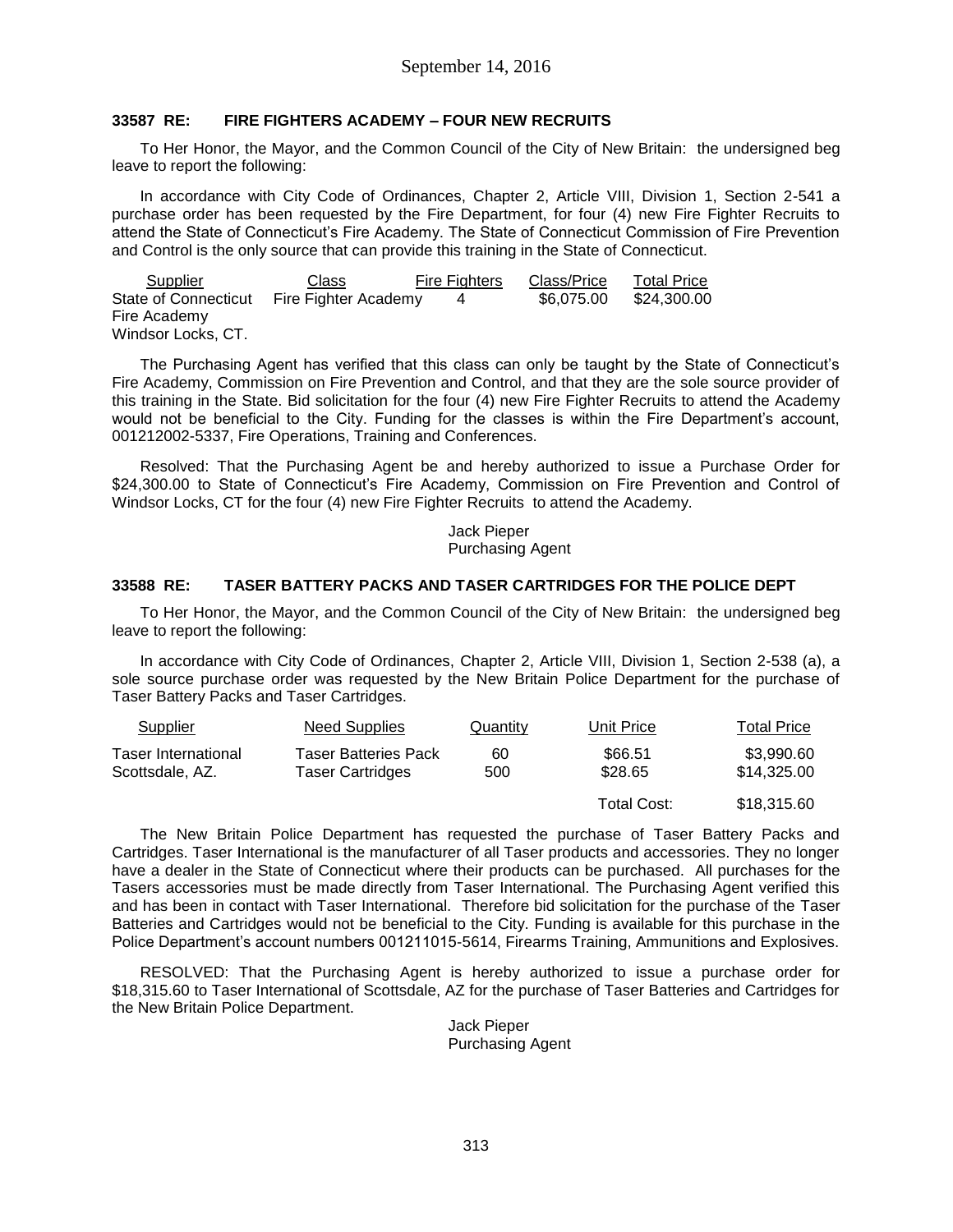## **33589 RE: POLICY AND PROCEDURE MANAGEMENT SOFTWARE LICENSE AND TECHNICAL SUPPORT PACKAGE FOR THE POLICE DEPARTMENT**

To Her Honor, the Mayor, and the Common Council of the City of New Britain: the undersigned beg leave to report the following:

In accordance with City Code of Ordinances, Chapter 2, Article VIII, Division 1, Section 2-538 (a), a purchase order was requested by the New Britain Police Department for a Policy and Procedure Management Software License and Technical Support Package.

| Supplier       | <b>Services</b>                        | <b>Total Price</b> |
|----------------|----------------------------------------|--------------------|
| PowerDMS, Inc. | Policy and Procedure Management        |                    |
| Orlando. FL    | Software License and Technical Support | \$10,595.70        |
|                | Package                                |                    |

The New Britain Police Department has requested a Policy and Procedure Management Software License and Technical Support Package. PowerDMS provides an all-inclusive solution for the electronic maintenance and administration of policies, certification, and other document-based elements. The New Britain Police Department will be able to distribute policies, train personnel, and manage the holistic accreditation process, as well as testing and surveying. The Purchasing Agent has verified that PowerDMS, Inc. is the sole proprietor and provider of this Policy and Procedure Management Software License. Therefore bid solicitation for the purchase of the Policy and Procedure Management Software License and Technical Support Package would not be beneficial to the City. Funding for this License and Technical Support Package is available in the Police Department's Drug Investigation Fund, account number 289211128-5740, Asset Forfeiture Federal, Other Miscellaneous Equipment.

RESOLVED: That the Purchasing Agent is hereby authorized to issue a purchase order for \$10,595.70 to PowerDMS, Inc. of Orlando, FL, for the Policy and Procedure Management Software License and Technical Support Package for the New Britain Police Department.

#### Jack Pieper Purchasing Agent

## **33591 RE: SNOW AND ICE CONTROL FOR THE PUBLIC WORKS DEPARTMENT**

To Her Honor, the Mayor, and the Common Council of the City of New Britain: the undersigned beg leave to report the following:

Public Bid No. 3894 was solicited and received in accordance with the Purchasing Ordinances of the City of New Britain for the Purchase of Sand used for Snow and Ice Control for the Public Works Department. Funding is available for this purchase from the Public Works Department's account, 001315007-5659, Street Snow Removal, Operating Material and Supplies.

Invitations to bid were solicited and the bid was duly advertised in the New Britain Herald Newspaper, the City and State of Connecticut's Department of Administration Services websites and mailed to twentysix (26) Sand Companies. The Purchasing Agent did not receive any letters from the Sand Companies on the mailing list who indicated that they could not respond to the bid request. The responses were received and are on file in the Town Clerk's Office..

The bids and samples of sand submitted by the bidders were reviewed for conformance to specifications by the Public Works Department Administration and the Purchasing Agent. Therefore the Director of the Public Works Department is recommending that the bid be awarded to Herb Holden Trucking, Inc. of Broad Brook, CT who was the lowest bidder and met all of the bid specifications for the Sand.

RESOLVED: That the Purchasing Agent is hereby authorized to issue a standing purchase order for \$15.75 per Cubic Yard of Sand delivered to City Yard for Snow and Ice Control for the 2016-2017 winter season to Herb Holden Trucking, Inc. of Broad Brook, CT per the terms and specifications of Public Bid No. 3894.

> Jack Pieper Purchasing Agent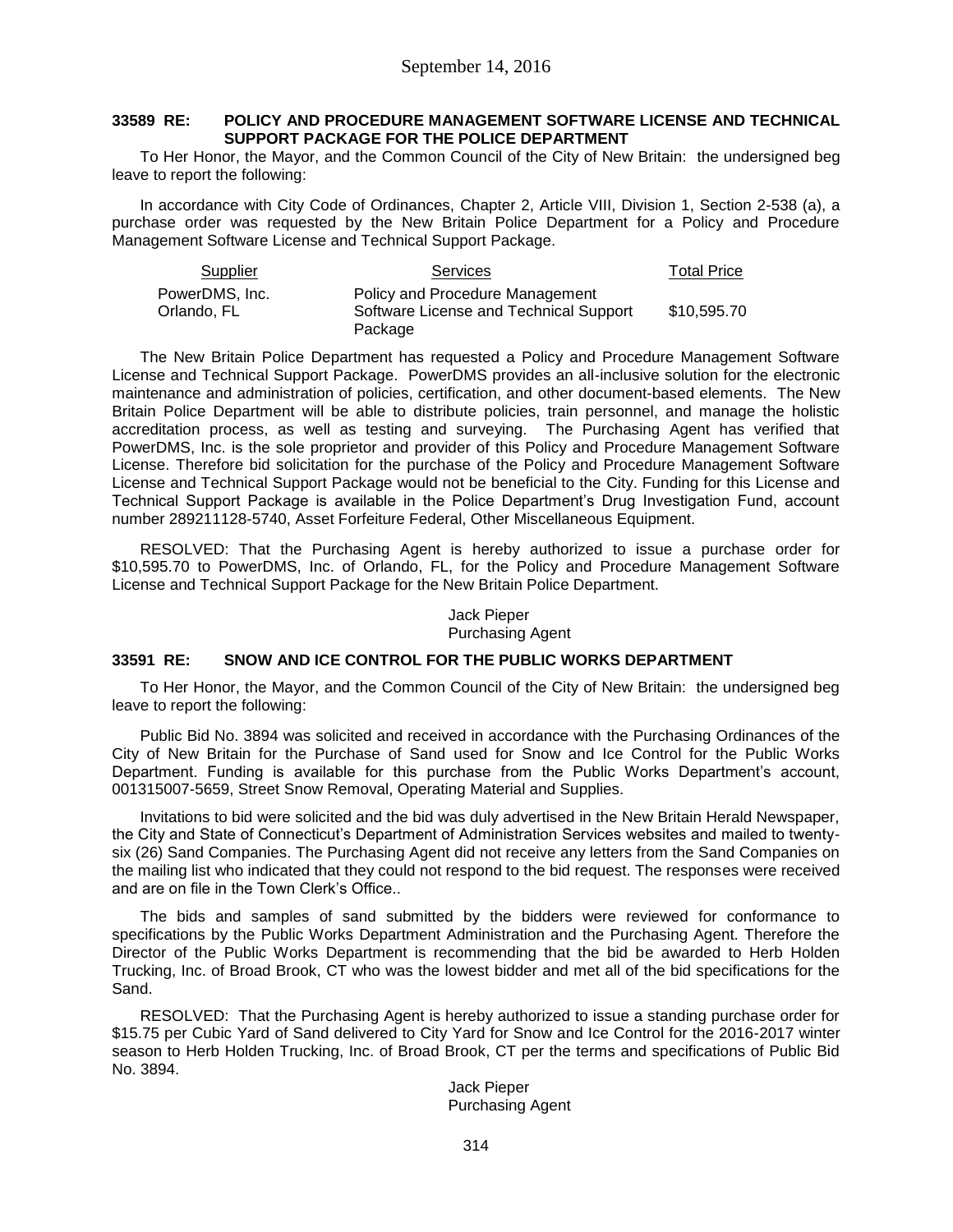# **33592 RE: ROLL-OUT TRASH CARTS, SPARE WHEELS AND LIDS FOR THE PUBLIC WORKS DEPARTMENT**

To Her Honor, the Mayor, and the Common Council of the City of New Britain: the undersigned beg leave to report the following:

Public Bid No. 3895 was solicited and received in accordance with the Purchasing Ordinances of the City of New Britain for new Roll-Out Trash Carts, Spare Wheels and Lids needed by the Public Works Department. Funding for this purchase is available in the Public Works Department's account numbers 001315004-5659, Sanitation, Operating Material and Supplies.

Invitations to bid were solicited and the bid was duly advertised in the New Britain Herald Newspaper, the City and State of Connecticut's Department of Administration Services websites and mailed to eight (8) Trash Cart Companies. The Purchasing Agent did not receive any letters from the Trash Cart Companies who were on the mailing list indicating they could not provide a response to the bid request. Responses were received and are on file in the Town Clerk's Office.

The bids were reviewed for conformance to specifications by the Public Works Department Administration and the Purchasing Agent. Otto Environmental Systems, LLC was awarded the bid when the City went out to bid for the Roll-Out Trash Carts in 2010 and 2014.Therefore the Director of the Public Works Department is recommending that the bid be awarded for the purchase of three hundred (300) new Roll-Trash Carts, fifty (50) Spare Wheels, and one hundred (100)Lids and that the bid be awarded again to Otto Environmental Systems, LLC of Charlotte, NC who was the lowest bidder and met all of the bid specifications.

RESOLVED: That the Purchasing Agent is hereby authorized to issue a Purchase Order to Otto Environmental Systems, LLC of Charlotte, NC for the purchase of three hundred (300) new Roll-Out Trash Carts at \$49.77 each, fifty (50) Spare Wheels at \$2.50 each and one hundred (100) Lids for \$11.00 each for a total price of \$16,156.00 for the Public Works Department, per the terms and conditions of Public Bid No. 3895.

#### Jack Pieper Purchasing Agent

## **33593 RE: SALE OF SURPLUS AND UNREPAIRABLE CITY VEHICLES**

To Her Honor, the Mayor, and the Common Council of the City of New Britain: the undersigned beg leave to report the following:

Per Resolution 33363-2, dated February 10, 2016, the Purchasing Agent reports that he and the City's Public Works Fleet Manager conducted an on-line auction for a City Surplus and Unrepairable Vehicle. The on-line auction services were provided by Gov-Deals at no charge to the City. Gov-Deals provides on-line auction services for vehicles and equipment only to government agencies. They provide this service to over 5,900 municipalities and state governments in 48 states. They have over 315,000 registered buyers who receive e-mails from them regarding the items that they have on their website for auction.

The money received for the sale of the Surplus Vehicle was deposited into the City's General Fund Account, 001624005-4481, General and Administrative, Sale of Property.

The highest bidder for the auctioned Surplus and Unrepairable Vehicle for the month of August 2016 are on file in the Town Clerk's Office. It indicates the vehicle, buyer, number of bids received and the dollar amount received for the vehicle sold.

The total dollar amount that the City received for the on-line auction sale of the Surplus and Unrepairable Vehicle during August 2016 was \$3,011.00.

> Jack Pieper Purchasing Agent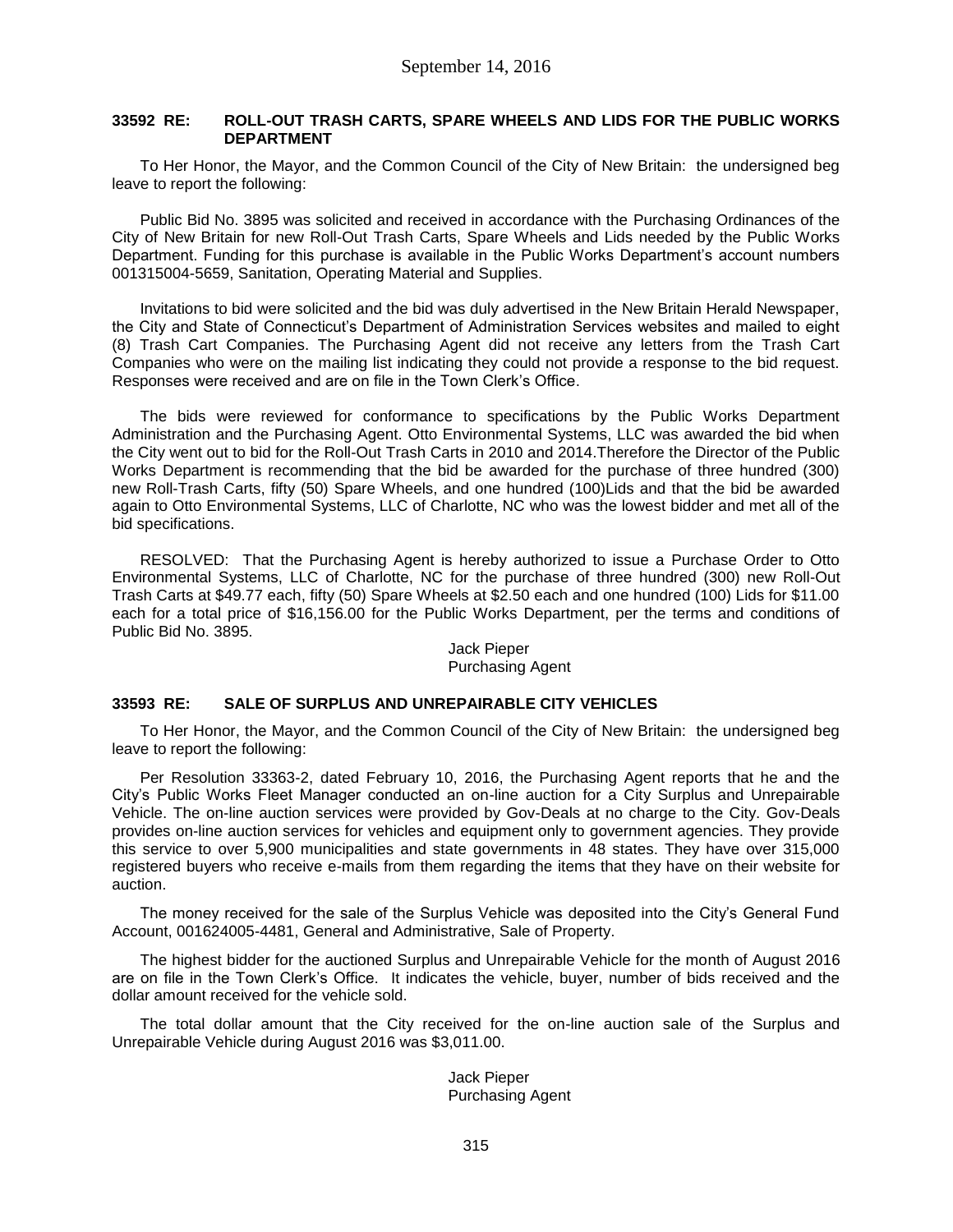# **FINANCE DEPARTMENT**

# **33594 RE: LINE ITEM TRANSFERS 8/2/16 THRU 9/6/16**

To Her Honor, the Mayor, and the Common Council of the City of New Britain: the undersigned beg leave to report the following:

In accordance with the city of New Britain ordinance of Article VII – Finance, Section 2-494(3), the following departments have transferred monies from one line item to another within their departmental budget (total department budget has not changed). Each transfer will be continuously numbered from month to month throughout the fiscal year. This report represents the transfers executed by the mayor in accordance with the aforementioned ordinance for the period ending September 6, 2016

| 2. | Department:<br>From:<br>To:<br>Amount:<br><b>Brief Description:</b> | <b>Town Clerk</b><br>249108101-5331<br>(Historical Documents - Professional Services)<br>(Historical Documents - Part Time Salaries)<br>249108101-5124<br>\$6,000.00<br><b>Historic Document Preservation Activities</b> |
|----|---------------------------------------------------------------------|--------------------------------------------------------------------------------------------------------------------------------------------------------------------------------------------------------------------------|
|    |                                                                     |                                                                                                                                                                                                                          |
| 3. | Department:<br>From:<br>To:                                         | Finance<br>(Central Admin - Operating Material & Supplies)<br>001110001-5659<br>(Central Admin - Rentals/Supplies & Equip)<br>001110001-5440                                                                             |
|    | Amount:                                                             | \$1,000.00                                                                                                                                                                                                               |
|    | <b>Brief Description:</b>                                           | Funds needed due to increase in new mail machine lease and<br>property taxes on mail room equipment                                                                                                                      |

Lori Granato Finance Director

# **DEPARTMENT OF PUBLIC WORKS**

## **33595 RE: SUBWAY RENTAL CHARGES: JANUARY 1, 2017 THRU DECEMBER 31, 2017**

To Her Honor, the Mayor, and the Common Council of the City of New Britain: the undersigned beg leave to report the following:

On August 22, 2016 the Board of Public Works held a required Public Hearing on the 2017 Subway Rental Charges.

Operating Expenses for the maintenance and extension of the Subway Conduit System requires an income of \$79,243 during 2017 to be obtained from the rental of occupied underground conduit.

Resolved by the Common Council of the City of New Britain, Connecticut that Subway Rental Charges for the year January 1, 2017 to December 31, 2017 be assessable at the rate of \$2.13 per linear foot, per annum, payable semi-annually on the first day of July, 2017 and the first day of January, 2018.

> Mark E. Moriarty Director, Public Works

# **COMMITTEE ON PLANNING, ZONING AND HOUSING**

## **33576-1 RE: PROPOSED AMENDMENT TO SEC. 2-54 OF THE ORDINANCES ELIMINATING THE HUD GRANTS COMMITTEE**

To Her Honor, the Mayor, and the Common Council of the City of New Britain: the undersigned beg leave to report the following:

The Committee on Planning, Zoning and Housing held a regular meeting and public hearing on Tuesday, September 6, 2016, at 7:00 PM in Council Chambers, to which was referred the matter of item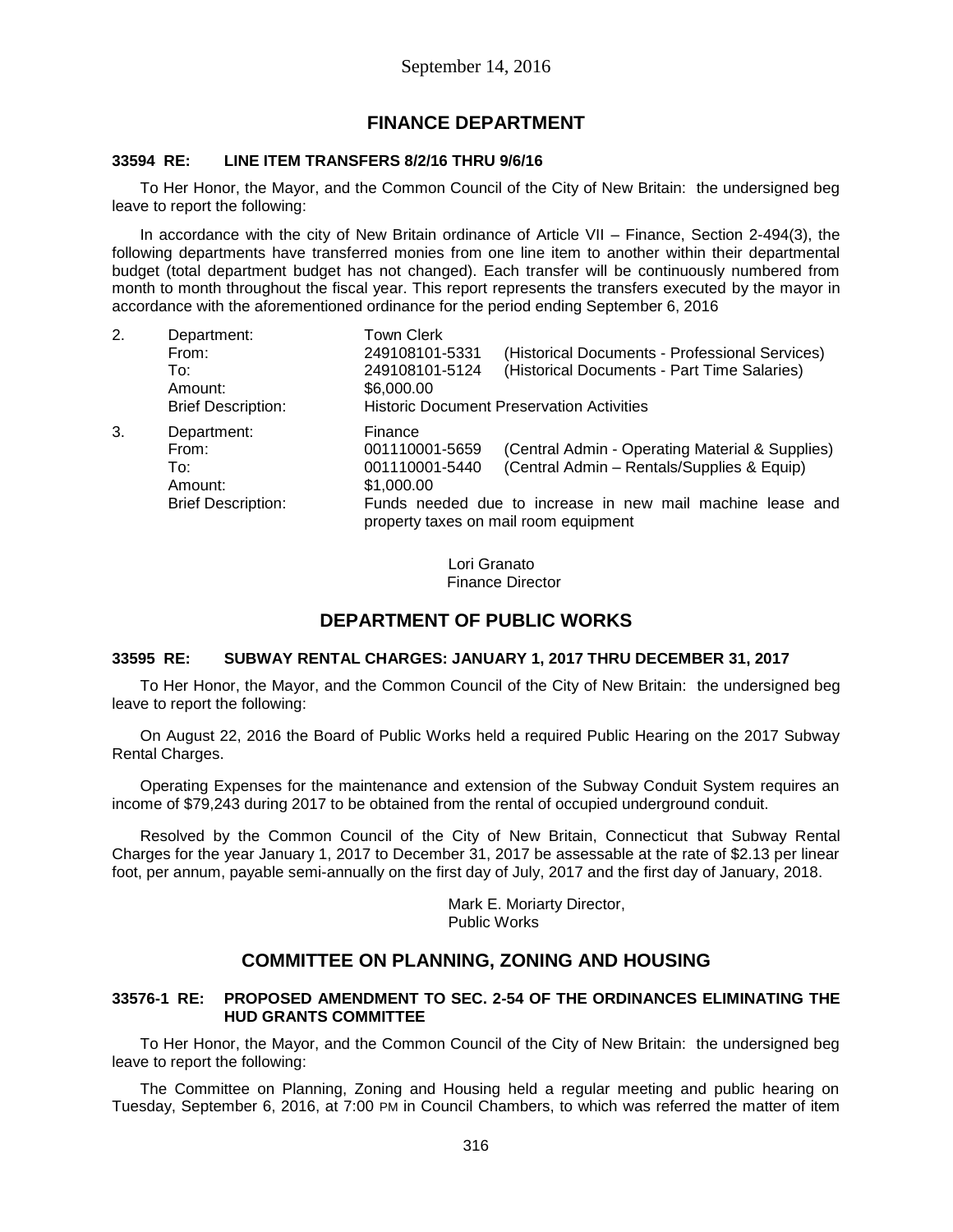# September 14, 2016

#33576, proposed amendment to the Code of Ordinances Sec. 2-54 to eliminate the HUD Grants Committee. The Committee on Planning, Zoning and Housing voted to accept and recommend that the following item be referred back to the Common Council with a favorable recommendation.

> Alderman Jamie Giantonio President Pro Tempore

# **33578-1 RE: PROPOSED SALE OF 74 KELSEY STREET TO CHRYSALIS CENTER REAL ESTATE CORPORATION**

To Her Honor, the Mayor, and the Common Council of the City of New Britain: the undersigned beg leave to report the following:

The Committee on Planning, Zoning and Housing held a regular meeting and public hearing on Tuesday, September 6, 2016, at 7:00 PM in Council Chambers, to which was referred the matter of item #33578, conveyance of property known as 74 Kelsey Street to Chrysalis Center Real Estate Corporation for Eighty Thousand Dollars. The Committee on Planning, Zoning and Housing voted to accept and recommend that the following item be referred back to the Common Council with a favorable recommendation.

> Alderman Jamie Giantonio President Pro Tempore

# **ZONING COMMITTEE**

### **33320-2 RE: GRANTING OF A CERT. OF LOCATION APPROVAL FOR A MOTOR VEHICLE DEALER'S LICENSE AT 475A JOHN DOWNEY DRIVE - XTREME RIDES LLC**

To Her Honor, the Mayor, and the Common Council of the City of New Britain: the undersigned beg leave to report the following:

The Zoning Subcommittee of the Committee on Planning, Zoning and Housing held a regular meeting on Tuesday, September 6, 2016, at 7:00 PM in Council Chambers, to which was referred the matter of item #33320, Xtreme Rides LLC. seeks granting of a certificate of location approval for a motor vehicle dealer's license for property at 475A John Downey Drive. The Zoning Subcommittee voted to accept and recommend that the following petition be referred back to the Common Council with a neutral recommendation.

> Alderman Jamie Giantonio President Pro Tempore

# **CLAIMS COMMMITTEE**

# **33597 RE: SETTLEMENT OF CLAIMS TERESA SKONIECZNY AND ELLEN PERKINS-SIMPSON**

To Her Honor, the Mayor, and the Common Council of the City of New Britain: the undersigned beg leave to report the following:

The Standing Claims Subcommittee of the Committee on Administration, Finance and Law at a regular meeting held on Wednesday evening, September 7, 2016, at 6:30 PM in Room 201, City Hall, having held public hearings and made investigations of said claims, respectfully begs leave to recommend the following:

A. RESOLVED; that the sum of \$12,000.00 be paid to Teresa Skonieczny and Timothy Sullivan, her attorney, in full settlement of her claim of personal injury due to an elevated sidewalk on November 5, 2015.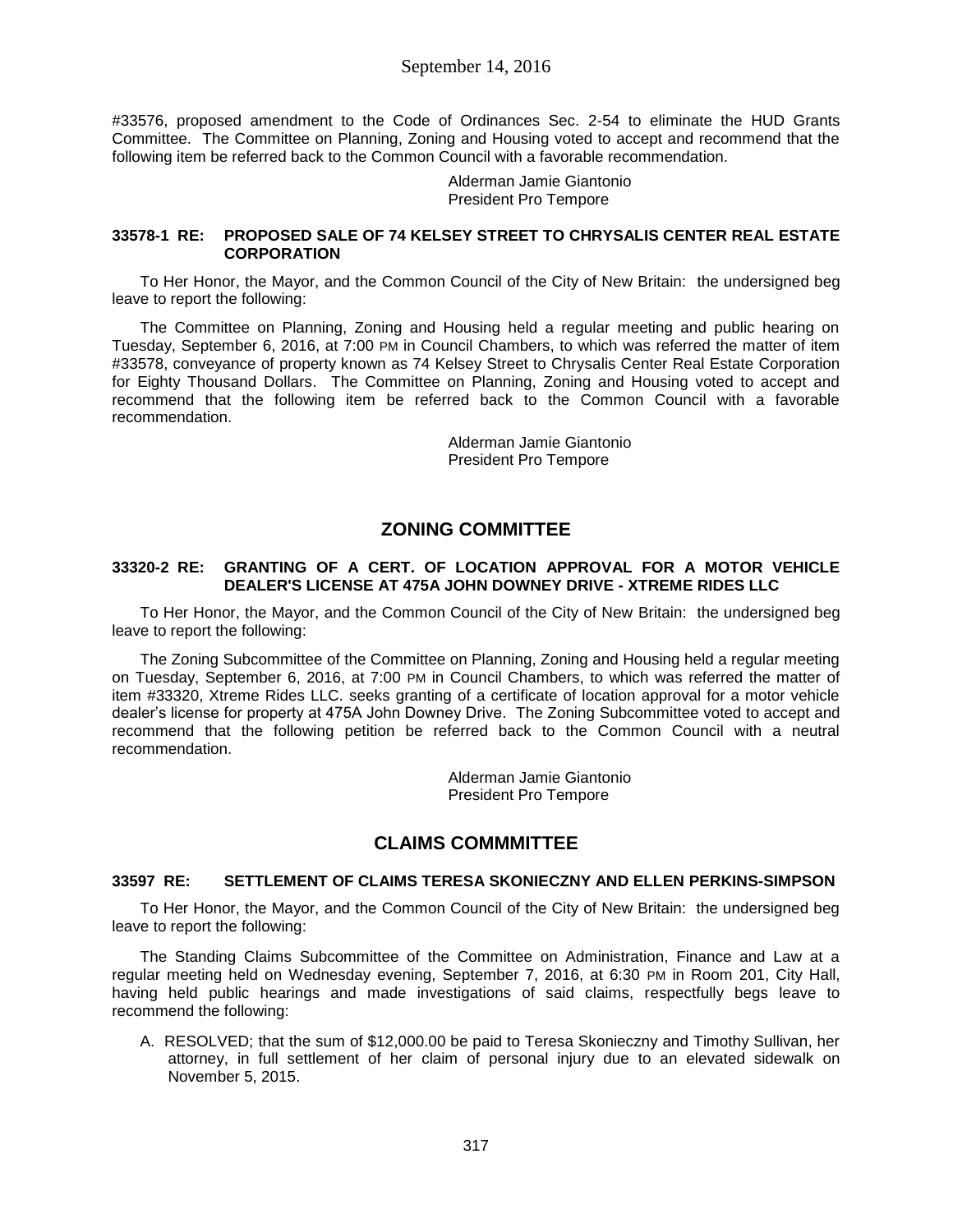B. RESOLVED; that the sum of \$8,037.54 be paid to Ellen Perkins-Simpson of 74 Dennis Drive, New Britain, Conn., in full settlement of her claim of property damages sustained as a result of the City's sewer main back up on July 6, 2016.

> Alderman Don Naples Chair

Ald. Salvio and Ald. Salerno returned to the Chambers at 8:15 p.m.

# **REPORTS OF LEGISLATIVE COMMITTEES, BOARDS, COMMISSIONS AND DEPARTMENTS**

# **BOARD OF POLICE COMMISSIONERS**

# **33436-1 RE: THE REMOVAL OF "NO PARKING" SIGNS ON ARCH STREET**

To Her Honor, the Mayor, and the Common Council of the City of New Britain: the undersigned beg leave to report the following:

The Traffic Safety Bureau supervisor consulted the City Engineering Project manager about the parking on Arch Street. After surveying the area, CJ Ganza recommended creating two new parking spaces on the southbound side of Arch and adding four or five parking spaces on the northbound side of Arch.

The Board voted to accept the recommendation of creating two new parking spaces on the southbound side of Arch and adding four or five parking spaces on the northbound side of Arch.

Jack W. Ferguson II Clerk of the Board

Ald. Sanchez moved to accept, seconded by Ald. Smedley. So voted. Approved September 15, 2016 by Mayor Erin E. Stewart.

# **PURCHASING DEPARTMENT**

#### **33590 RE: ROOFING AND RELATED WORKS AT 55 HARVARD ST FOR THE PUBLIC WORKS DEPARTMENT**

To Her Honor, the Mayor, and the Common Council of the City of New Britain: the undersigned beg leave to report the following:

Public Bid No. 3888 was solicited and received in accordance with the Purchasing Ordinances of the City of New Britain for the Reroofing and Related Work at 55 Harvard Street. The Reroofing and Related work is on the Public Works Department's Fleet Maintenance Building. Funds for the Reroofing project were approved by the Common Council at their February 24, 2016 meeting, Resolution 32373-5. Funding is available in the Public Works Department's account number, 0083237301-5454, Capital Projects, Citywide Facilities, Construction Contracts.

Invitations to bid were solicited and the bid was duly advertised in the New Britain Herald Newspaper, the City and State of Connecticut's Department of Administration Services websites and mailed to thirtyfive (35) Roofing Contractors. The Purchasing Agent did not receive any letters from the Roofing Contractors on the mailing list who indicated that they could not respond to the bid request. Responses were received and are on file in Town Clerk's Office.

The bids were reviewed for conformance to specifications by the Public Works Department Administration, the City's On-call Engineering Company associated with this project and the Purchasing Agent. Therefore the Director of Fleet and Facilities Department is recommending the bid be awarded to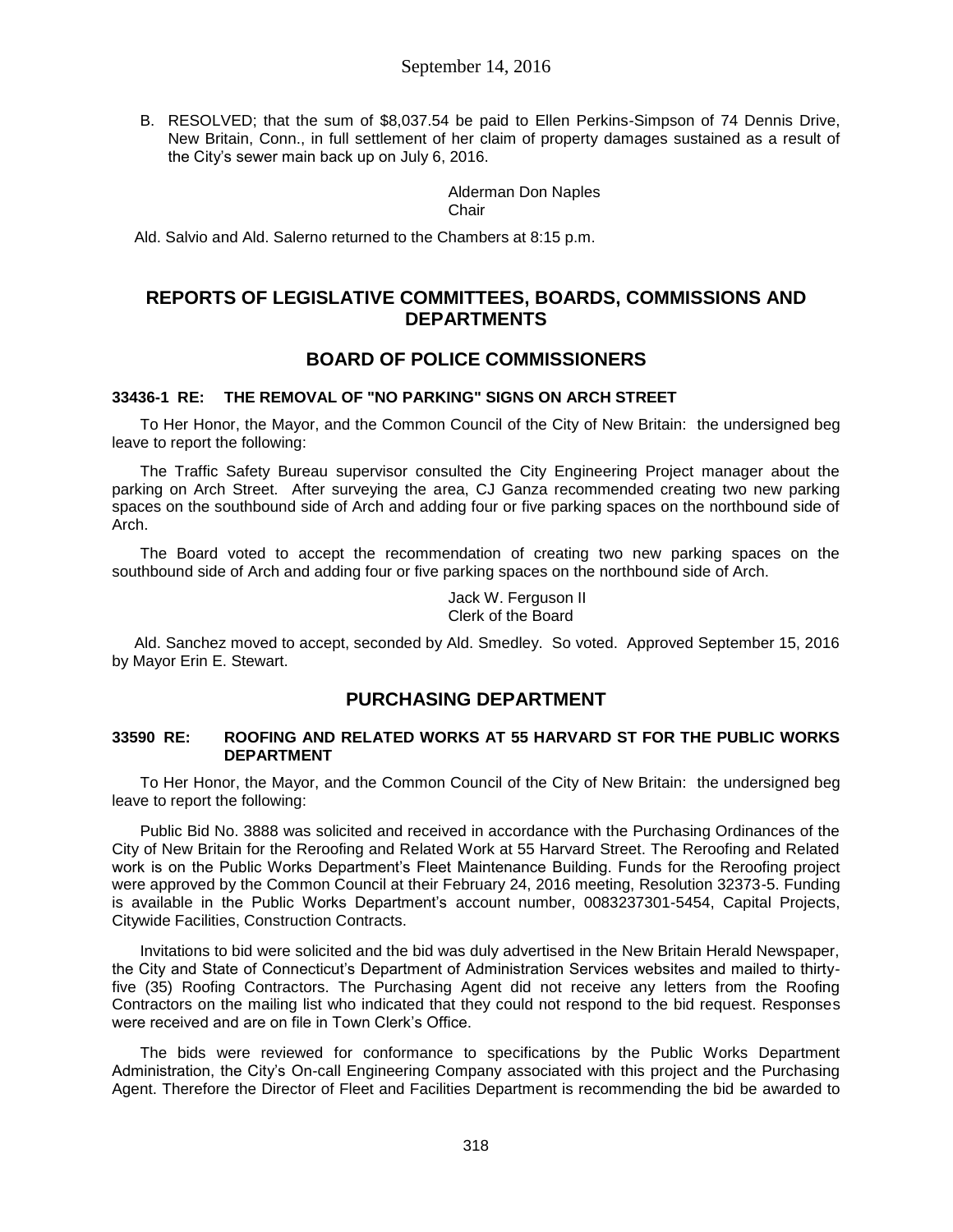Offshore Construction, Inc. of Manchester, CT who submitted the lowest responsible bid and met all of the bid specifications for the Reroofing and Related Work at 55 Harvard Street.

RESOLVED: That the Purchasing Agent is hereby authorized to issue a Purchase Order for \$249,371.00 and enter into a contract with Offshore Construction, Inc. of Manchester, CT. for the Reroofing and Related work at 55 Harvard Street for the Public Works Department per the terms and specifications of Public Bid No. 3888.

#### Jack Pieper Purchasing Agent

Ald. Carlozzi moved to accept and adopt, seconded by Ald. Sanders. So voted. Approved September 15, 2016 by Mayor Erin E. Stewart.

# **TAX DEPARTMENT**

# **33596 RE: TAX ABATEMENTS, CORRECTIONS AND REFUNDS**

To Her Honor, the Mayor, and the Common Council of the City of New Britain: the undersigned beg leave to report the following:

The Collector of Taxes has referred a list of tax abatements, corrections and refunds. Acceptance and adoption is respectfully recommended.

> Cheryl S. Blogoslawski Tax Collector

Ald. Carlozzi moved to accept and adopt, seconded by Ald. Polkowski. So voted. Approved September 15, 2016 by Mayor Erin E. Stewart.

# **RESOLUTIONS RETURNED FROM COMMITTEE**

## **33576-2 RE: AMENDMENT TO SEC. 2-54 OF THE ORDINANCES ELIMINATING THE HUD GRANTS COMMITTEE**

To Her Honor, the Mayor, and the Common Council of the City of New Britain: the undersigned begs leave to recommend the adoption of the following:

Resolution Summary: PURPOSE. To eliminate the HUD Grants Committee because it is an unnecessary part of the grant approval process, which is ultimately the responsibility of the Common Council.

BE IT ORDAINED BY THE COMMON COUNCIL OF THE CITY OF NEW BRITAIN that, Section 2-54 of Chapter 2, Article II, Division 2 of the Code of Ordinances, City of New Britain, be amended to read as follows (inserted text appears in underline; deleted text appears in strikethrough; new sections begin with the word [new]):

Sec. 2-54. HUD grants committee.

(a) Establishment and composition. There is hereby established a HUD grants committee of the common council. Said HUD grants committee shall consist of all current members of the common council except for those members who have a conflict of interest as defined under the conflict of interest regulations for HUD programs. The chair shall be elected by the members of the committee.

(b) Duties. The HUD grants committee shall be responsible for the consideration and approval of all grants issued by HUD, including, but not limited to, under the community development block grant program, HOME program and emergency solutions grant program.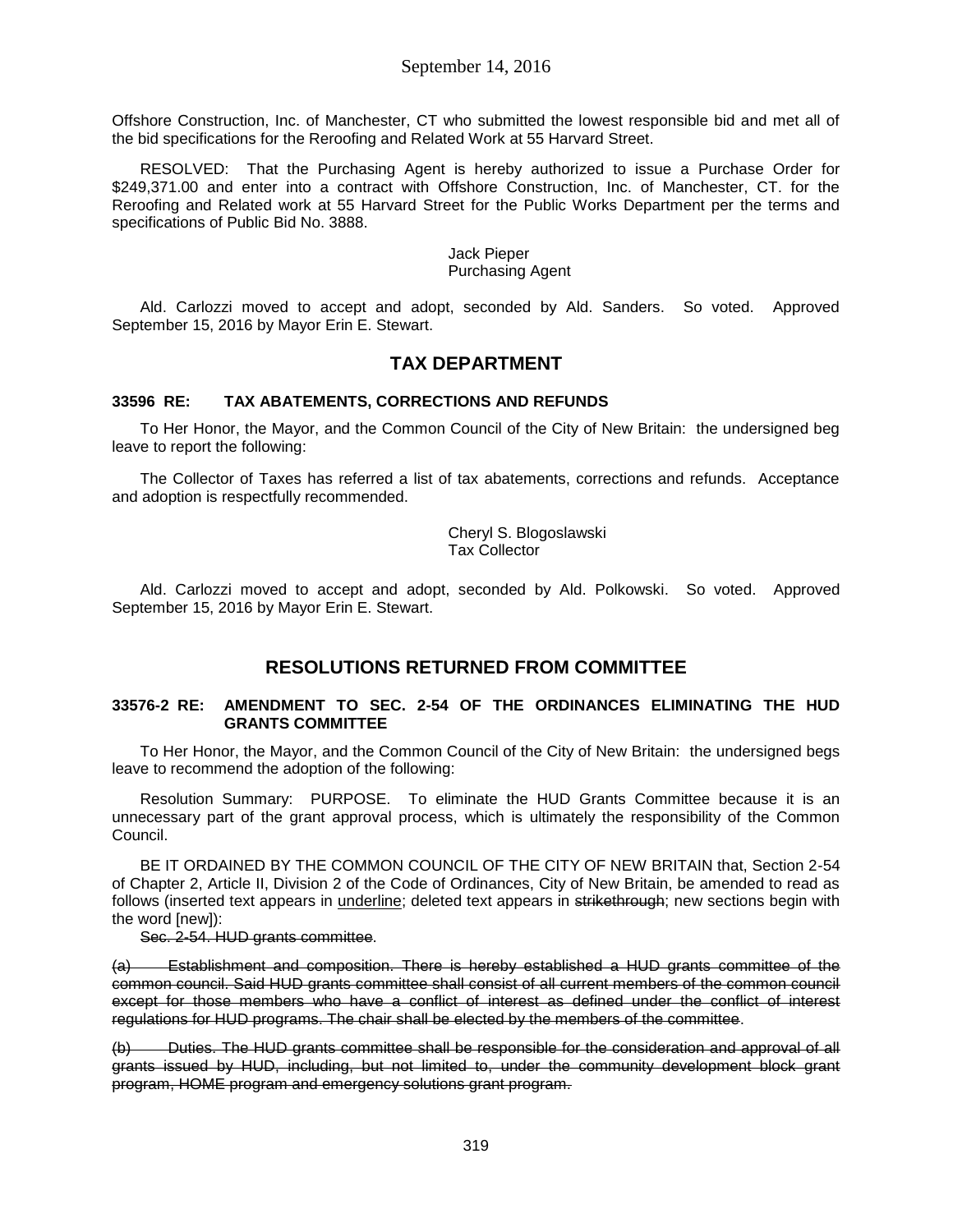(Res. No. 31754-2, 4-11-12)

#### Alderman Jamie Giantonio

Ald. Giantonio moved to accept and adopt, seconded by Ald. Polkowski. Resolution adopted with Ald. Carlozzi opposed. Approved September 15, 2016 by Mayor Erin E. Stewart.

# **33578-2 RE: THE SALE OF 74 KELSEY STREET TO CHRYSALIS CENTER REAL ESTATE CORPORATION FOR \$80,000.00**

To Her Honor, the Mayor, and the Common Council of the City of New Britain: the undersigned beg leave to recommend the adoption of the following:

RESOLUTION SUMMARY: PURPOSE. To convey a City of New Britain-owned vacant property for rehabilitation and housing.

WHEREAS, The City of New Britain is committed to improving the housing stock and quality of life of its residents; and

WHEREAS, The City of New Britain currently owns property known as 74 Kelsey Street, which has been acquired through purchase from the previous owner; and

WHEREAS, Chrysalis Center Real Estate Corporation has offered to purchase the property for \$80,000.00 and will immediately work to obtain the funding to rehabilitate the condition of the building; and

WHEREAS, Chrysalis Center Real Estate Corporation has had significant experience in rehabilitating buildings and improving the appearance and condition of residential property; and

WHEREAS, Chrysalis Center Real Estate Corporation intends to spend at least six million dollars (\$6,000,000.00) in rehabilitating and refurbishing this building and will not seek any enterprise zone benefits; and

WHEREAS, Chrysalis Center Real Estate Corporation intends to create approximately thirty rental apartment units with four units being reserved as a priority for veterans and the other units to be offered at a range of rental rates; and

WHEREAS, Chrysalis Center Real Estate Corporation will agree to a clause that all agreements between the parties will be canceled and the property will automatically revert back to the City of New Britain if it does not obtain project funding, purchase the property and start construction within forty eight months of the date of the Purchase and Sale Agreement that will be prepared from this Resolution; and

WHEREAS, it is in the best interests of the City of New Britain to have this property restored to the grand list with property assessment and property taxes determined in a way that shows City financial support for this project to the project funders and establishes property taxes that are based on the restricted Fair Market Value of the property; now, therefore, be it

RESOLVED, That Erin E. Stewart, Mayor is hereby authorized to negotiate and execute on behalf of the City of New Britain, a Purchase and Sale Agreement with Chrysalis Center Real Estate Corporation for property known as 74 Kelsey Street, and to execute any and all documents necessary for the conveyance of said property in accordance with the terms of said agreement at a sale price of Eighty Thousand Dollars (\$80,000.00), and to execute any and all documents necessary to establish a property tax assessment that reflects the restricted Fair Market Value based on the actual project net operating income and the current market capitalization rate, and to establish a phased in property tax with no property taxes during construction and for one year following completion of construction, and property taxes phased in at 10% per year over the next 10 years.

#### Alderman Jamie Giantonio

Ald. Giantonio moved to accept and adopt, seconded by Ald. Hargraves. So voted. Approved September 15, 2015 by Mayor Erin E. Stewart.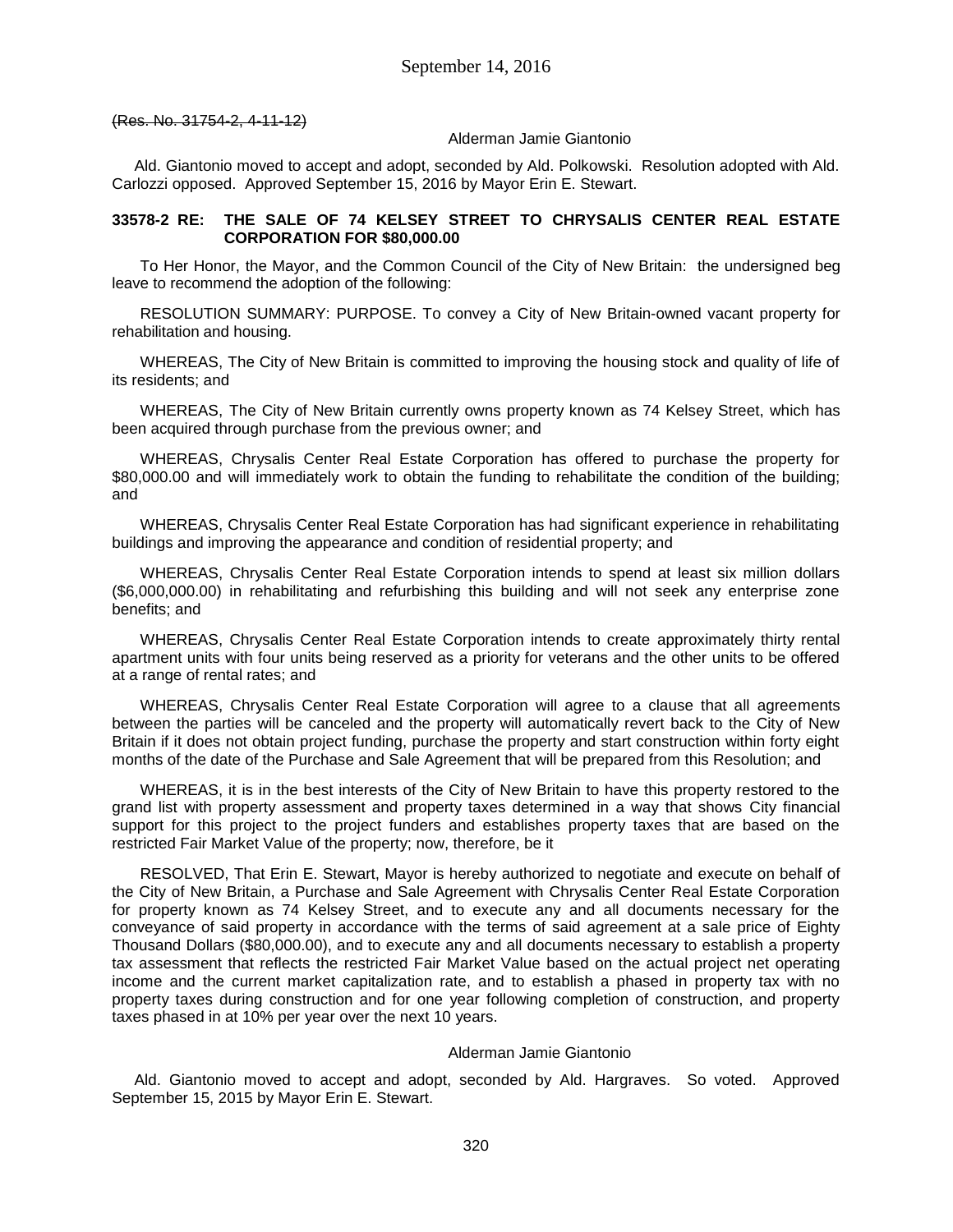# **NEW BUSINESS**

# **RESOLUTIONS**

# **33598 RE: HISPANIC HERITAGE MONTH 9/15/16 THRU 10/15/16**

To Her Honor, the Mayor, and the Common Council of the City of New Britain: the undersigned beg leave to recommend the adoption of the following:

WHEREAS, National Hispanic Heritage Month is recognized from September 15<sup>th</sup> to October 15<sup>th</sup> of each year; granting us, as a Nation and a community, the opportunity to join together and celebrate the diverse culture and acknowledge the abounding achievements and benefactions of all residents with Hispanic roots; and

WHEREAS, Hispanic individuals have made major contributions to the development of our Country and our City through leadership in government, businesses, education, sports and the arts; and

WHEREAS, approximately 54 million Hispanic individuals reside in our Country making those with Hispanic roots the Nation's largest ethnic or racial minority; and

WHEREAS, there are over 2.3 Million Hispanic-owned businesses which have generated over \$350.7 Billion in our national economy, making them an asset to our economic health; and

WHEREAS, the City of New Britain is honored to be a home to such an illustrious population and proudly recognizes all the accomplishments Hispanic men and woman have made in developing this community; and

NOW, THEREFORE, BE IT RESOLVED, that the City of New Britain proclaim September 15, 2016 to October 15, 2016 as Hispanic Heritage Month and encourage all residents to celebrate with appropriate programs and activities that memorialize the contributions of Hispanic individuals to our Nation and our community.

> Alderman Emmanuel Sanchez Alderman Wilfredo Pabon Alderman Kristian Rosado

Ald. Rosado moved to accept and adopt, seconded by Ald. Pabon. So voted. Approved September 15, 2016 by Mayor Erin E. Stewart.

## **33599 RE: CREATION OF A TAX INCREMENT FINANCING DISTRICT AND DISTRICT MASTER PLAN**

To Her Honor, the Mayor, and the Common Council of the City of New Britain: the undersigned beg leave to recommend the adoption of the following:

WHEREAS, Connecticut State Public Act No. 15-57 took effect on October 1, 2015 and allows a municipality, through its legislative body, to establish a tax increment financing district (TIF District) which provides certain tax benefits to property owners located within the district;

WHEREAS, prior to the establishment of a TIF district and approval of a district master plan, it needs to be determined whether the proposed district and plan will contribute to the economic growth of the municipality or to the health, welfare and safety of the residents;

WHEREAS, the City of New Britain has been awarded a \$10,000 grant from Connecticut Main Street Center to pay in part for a Consultant to determine the feasibility of creating a TIF District in downtown New Britain; and the match will be paid for by the city; and

WHEREAS, Camoin Associates has extensive experience working with communities and developers on all aspects of development and TIF projects and is currently working with other towns in the state of Connecticut in establishing said districts; and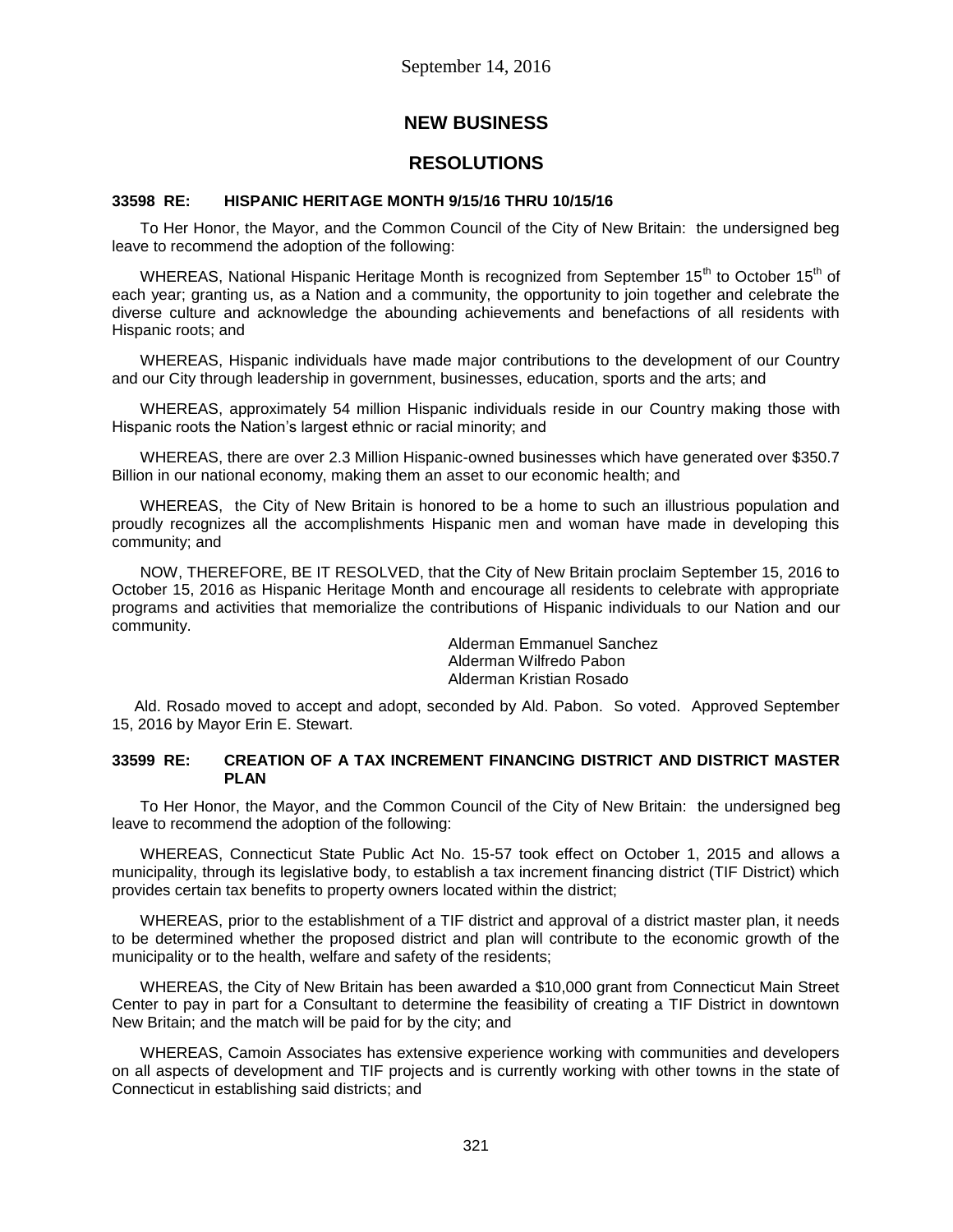WHEREAS, Camoin Associates will be assisted in the project by Attorney Michael Andreana of the law firm of Pullman Comley, who had a significant role in the process which resulted in the passage of Public Act No. 15-57; now therefore be it

RESOLVED that the Common Council of the City of New Britain authorize Mayor Erin E. Stewart to sign an Agreement with Camoin Associates and any documents related thereto for an amount not to exceed Twenty Thousand (\$20,000.00) Dollars for the purpose of conducting an in-depth analysis and to assist in the drafting of a Tax Increment Financing District and District Master Plan to be used as a tool in the city's economic development tool box and to be used as incentive to future developers in the district.

### Alderman Jamie Giantonio

Ald. Giantonio moved to accept and adopt, seconded by Ald. Davis. So voted. Approved September 15, 2016 by Mayor Erin E. Stewart.

## **33600 RE: AMERICAN SAVINGS FOUNDATION GRANT \$150,000 - BUDGET AMENDMENT**

To Her Honor, the Mayor, and the Common Council of the City of New Britain: the undersigned beg leave to recommend the adoption of the following:

Resolution Summary: PURPOSE: Authorize the Mayor to execute all documentation between the American Savings Foundation and the City of New Britain to receive grant monies to organize and run after school programs at Pulaski and Slade Middle School. Students in grades six through eight are targeted to attend the after school program each day from 2:45pm to 6:00pm. The after school program focuses on three major components: education, recreation and cultural arts with an emphasis on teen pregnancy prevention, leadership development, academic enrichment and family involvement.

WHEREAS, the Parks, Recreation and Community Services Department is always seeking new and alternative funding to run programs and improve facilities, and

WHEREAS, the American Savings Foundation has committed to expanding and improving middle school after school programs in the City of New Britain, and

WHEREAS, the American Savings Foundation awarded the Parks, Recreation and Community Services Department a \$150,000.00 grant for the 2016-2017school year to supervise middle school youth in after school programs, and

WHEREAS, the American Savings Foundation monies will pay for personnel and administrative costs associated with the proposed programming strategy for the period of September 1, 2016 through June 30, 2017, therefore, be it

RESOLVED, that the amount of \$150,000 be appropriated in the City's special revenue fund account structure in accordance with the requirements of the grantor agency. The Parks, Recreation and Community Services Department is respectfully requesting that the Finance Department set up expenditures and revenue accounts, then it be further

RESOLVED, that the Parks, Recreation and Community Services Department is authorized to enter into agreement with required consultants specified by the American Savings Foundation for evaluation, computerization, and training purposes, fully funded by the grant money, NOW, THEREFORE BE IT

RESOLVED, that the Common Council authorizes Mayor Erin E. Stewart to sign appropriate documents required for this grant.

| 225420142-4232 Revenue - American Savings Foundation Grants and<br>Contributions |                                                                                                 |                      | \$150,000                  |
|----------------------------------------------------------------------------------|-------------------------------------------------------------------------------------------------|----------------------|----------------------------|
|                                                                                  |                                                                                                 | <b>Total Revenue</b> | \$150,000                  |
| 225420142-5231                                                                   | 225420142-5124 Part-time Salaries<br>225420142-5180 Fees, memberships & conferences<br>Medicare |                      | \$89,199<br>2.500<br>1.500 |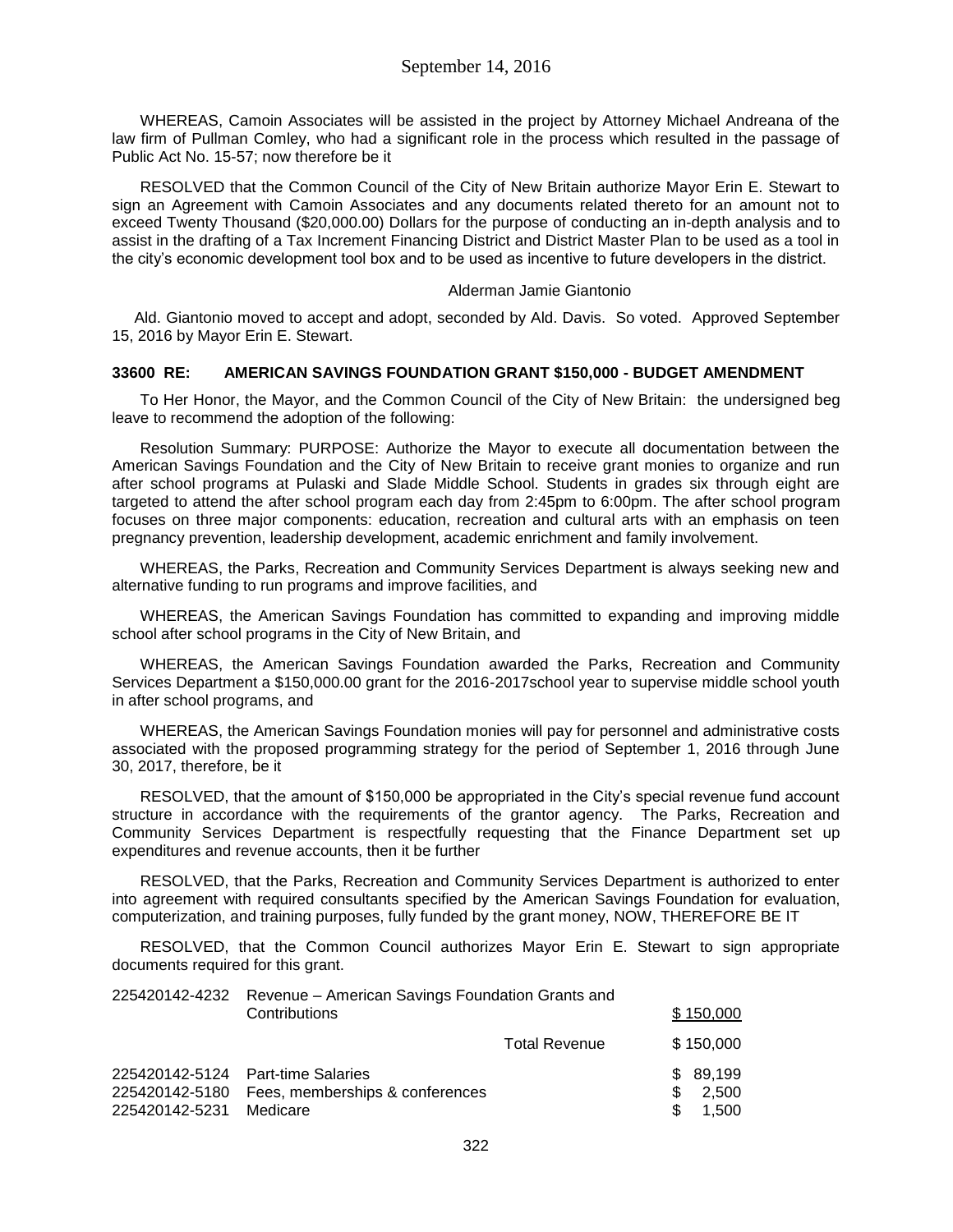| 225420142-5352 Data Processing | 225420142-5412 Telecommunications             |                           | -SS<br>£. | 2.000<br>500      |
|--------------------------------|-----------------------------------------------|---------------------------|-----------|-------------------|
|                                | 225420142-5440 Rental and Leasing of Property |                           |           | \$32,000          |
| 225420142-5659 Supplies        | 225420142-5540 Advertising and Printing       |                           | S.        | 2.000<br>\$20,301 |
|                                |                                               | <b>Total Expenditures</b> |           | \$150,000         |

Alderwoman Shirley Black Alderman Jerrell Hargraves Alderman Daniel Salerno Alderman Louis Salvio

Ald. Hargraves moved to accept and adopt, seconded by Ald. Salvio. So voted. Approved September 15, 2016 by Mayor Erin E. Stewart.

### **33601 RE: BUDGET AMENDMENT - \$50,000 CAMP TOTALREC AND EVERY KID COUNTS AFTER SCHOOL PROGRAM**

To Her Honor, the Mayor, and the Common Council of the City of New Britain: the undersigned beg leave to recommend the adoption of the following:

Program Objective: Through funding from HUD, the Parks, Recreation and Community Services Department will provide two separate programs: 1. a summer component to the Camp TotalRec program in which campers will recreate at Camp Schade, in Burlington, CT, and 2. the Every Kid Counts After School Program at Lincoln Elementary School.

Initial Year of Grant Funding: July 1, 2016.

Local Program Operation Department: Parks, Recreation and Community Services Department.

Resolution Purpose: The Recreation Division is requesting approval of two (2) HUD grants in the total amount of \$50,000. The Recreation Division is respectfully requesting that the Finance Department set up expenditures and revenue accounts per resolution below.

WHEREAS, the City, through its Recreation Division, will be receiving two HUD grants, one for camp programming at Camp Schade in Burlington, CT and the other for an elementary after school programs at Lincoln Elementary School. Each program has been funded at \$25,000 for the 2016-2017 year, and

WHEREAS, the HUD grant monies from the Department of Municipal Development will pay for personnel, bus transportation, and subcontracting costs associated with bringing Camp TotalRec campers to Camp Schade on select days in the summer for the period of July 1, 2016, through June 30, 2017, and

WHEREAS, the Recreation division also received a HUD grant to provide an after school program at Lincoln Elementary School to provide services such as recreational and wellness activities, homework help, and enrichment activities to city youth in an after school environment. The Recreation division is requesting approval of this grant in the amount of \$25,000, therefore, be it

RESOLVED, that the total amount of \$50,000 be appropriated in the City's special revenue fund account structure in accordance with the requirements of the grantor agency. The account number has been established by the Finance Director, then it be further

RESOLVED, that the Common Council authorizes Mayor Erin E. Stewart to sign appropriate documents required for this grant.

| Account #      | <b>Description</b>        | <b>Budget</b> |
|----------------|---------------------------|---------------|
| 232420147-4222 | Revenue - HUD             | \$25.000.     |
| 232420147-5124 | <b>Part-time Salaries</b> | \$12,496.     |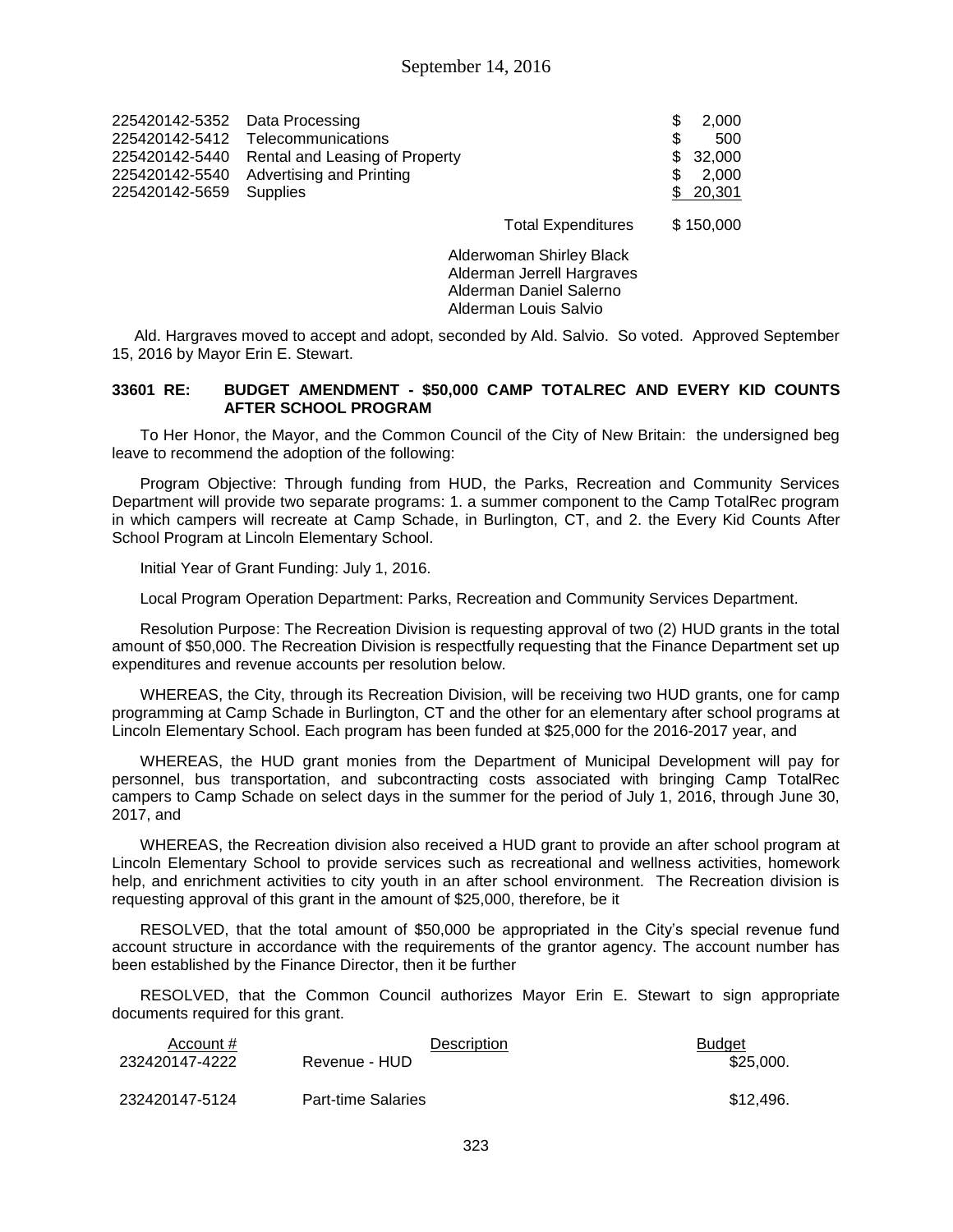| 232420147-5231 | Medicare                       | \$181.        |
|----------------|--------------------------------|---------------|
| 232420147-5440 | Rental and Leasing of Property | \$12,323.     |
|                | <b>Total Expenditures:</b>     | \$25,000.     |
| Account #      | Description                    | <b>Budget</b> |
| 238420145-4222 | Revenue - HUD                  | \$25,000.     |
| 238420145-5124 | <b>Part-time Salaries</b>      | \$19,285.     |
| 238420145-5231 | Medicare                       | \$280.        |
| 238420145-5440 | Rental and Leasing of Property | \$3085.       |
| 238420145-5611 | <b>Office Supplies</b>         | \$250.        |
| 238420145-5659 | <b>Supplies</b>                | \$2,100.      |
|                | Total Expenditures:            | \$25,000.     |

Alderwoman S. Black Alderman D. Salerno Alderman L. Salvio

Ald. Salerno moved to accept and adopt, seconded by Ald. Smedley. So voted. Approved September 15, 2016 by Mayor Erin E. Stewart.

### **33602 RE: BUDGET AMENDMENT - \$7,500.00 SUMMER ENRICHMENT EXPERIENCE PROGRAM (S.E.E.)**

To Her Honor, the Mayor, and the Common Council of the City of New Britain: the undersigned beg leave to recommend the adoption of the following:

Program Objective: The Parks and Recreation Department will provide a program for the Summer Enrichment Experience (S.E.E.) in collaboration with the Consolidated School District of New Britain. The S.E.E. Program, through the recreation division, will be offered at Smalley Academy for forty-five (45) 2<sup>nd</sup>-3<sup>rd</sup> grade students for a period of three weeks in the afternoon hours, noon-4:00pm. The intent of the S.E.E. Program is to reduce summer learning loss with summer classroom time and experiential learning.

Initial Year of Grant Funding: July 1, 2016.

Local Program Operation Department: Parks, Recreation and Community Services Department.

Resolution Purpose: The Recreation Division was granted money to provide enrichment experiences for the S.E.E. Program from the Consolidated School District of New Britain. The Recreation division is respectfully requesting that the Finance Department set up expenditures and revenue accounts per resolution below.

WHEREAS, the City, through its Recreation division, will administer an afternoon program with S.E.E. in collaboration with the Consolidated School District, and

WHEREAS, funding has been granted for this program that will provide services such as projectbased learning, recreational and wellness activities, and enrichment activities to city youth in an afterschool-style environment at Smalley Academy, and

WHEREAS, the S.E.E. grant monies will pay for personnel and administrative costs associated with the proposed programming strategy for the period of July 1, 2016, through August 12, 2016, and

WHEREAS, the Recreation division is requesting approval of this grant in the amount of \$7,500, therefore, be it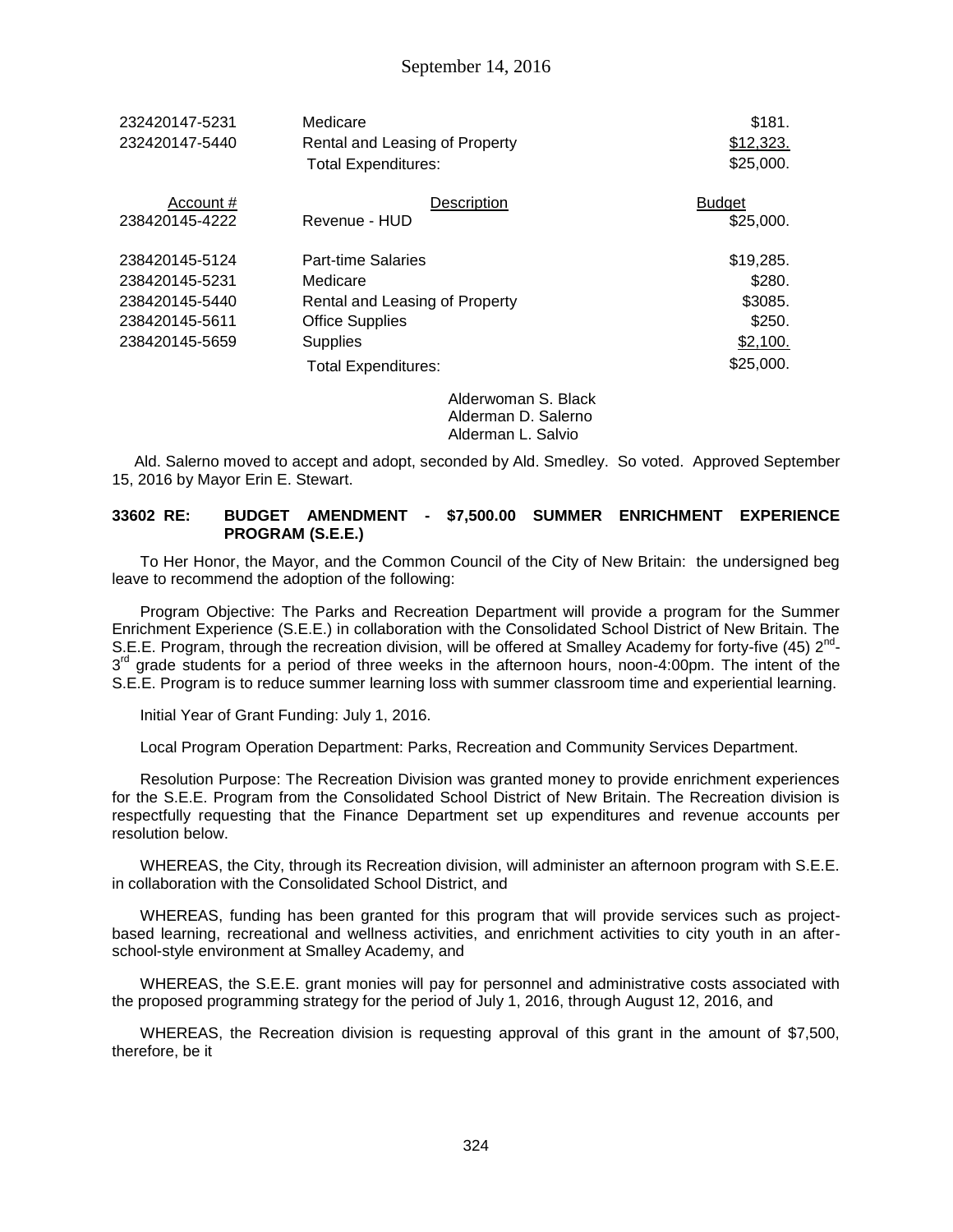RESOLVED, that the total amount of \$7,500. be appropriated in the City's special revenue fund account structure in accordance with the requirements of the grantor agency. The account number has been established by the Finance Director, then it be further

RESOLVED, that the Common Council authorizes Mayor Erin E. Stewart to sign appropriate documents required for this grant.

| Account #      | Description                      | <b>Budget</b> |
|----------------|----------------------------------|---------------|
| 233420148-4222 | Revenue-CSDNB                    | \$7,500.      |
| 233420148-5124 | Part-time salaries               | \$4,320.      |
| 233420148-5231 | Medicare                         | \$66.         |
| 233420148-5440 | Rental/lease of property         | \$989.        |
| 233420148-5659 | Operating materials and supplies | \$2,000.      |
| 233420148-5810 | Fees, memberships, conferences   | \$125.        |
| TOTAL:         |                                  | \$7,500.      |
|                | Alderwoman S. Rlack              |               |

Alderwoman S. Black Alderman J. Hargraves Alderman D. Salerno Alderman L. Salvio

Ald. Salerno moved to accept and adopt, seconded by Ald. Collins. So voted. Approved September 15, 2016 by Mayor Erin E. Stewart.

# **33603 RE: BUDGET AMENDMENT - "THE BORIQUENEERS" MONUMENT - \$300,000.00**

To Her Honor, the Mayor, and the Common Council of the City of New Britain: the undersigned beg leave to recommend the adoption of the following:

WHEREAS, the State of Connecticut Bonding Committee has funding available under the Department of Energy and Environmental Protection and,

WHEREAS, these funds are to be used to develop and complete a monument in respect to the 65<sup>th</sup> Infantry Regiment, also known as "The Boriqueneers", and,

WHEREAS, there is no requirement for a cash match from the City and,

WHEREAS, these funds, in the amount of \$300,000, will be used as set forth in the budget listed below and monitored by the Parks and Recreation Commission and Veteran's Commission in conjunction with the New Britain Latino Coalition, NOW THEREFORE BE IT

RESOLVED, that the sum of \$300,000 be appropriated as follows:

| Revenue:                        |                                                |                       |           |
|---------------------------------|------------------------------------------------|-----------------------|-----------|
| 255315017-4222                  | Boriqueneers Monument - State Revenue          |                       | \$300,000 |
| Expenditures:<br>255315017-5454 | Boriqueneers Monument - Construction Contracts |                       | \$300,000 |
|                                 |                                                | Ald. Emmanuel Sanchez |           |

Ald. Wilfredo Pabon Ald. Kristian Rosado

Ald. Pabon moved to accept and adopt, seconded by Ald. Rosado. So voted. Approved September 15, 2016 by Mayor Erin E. Stewart.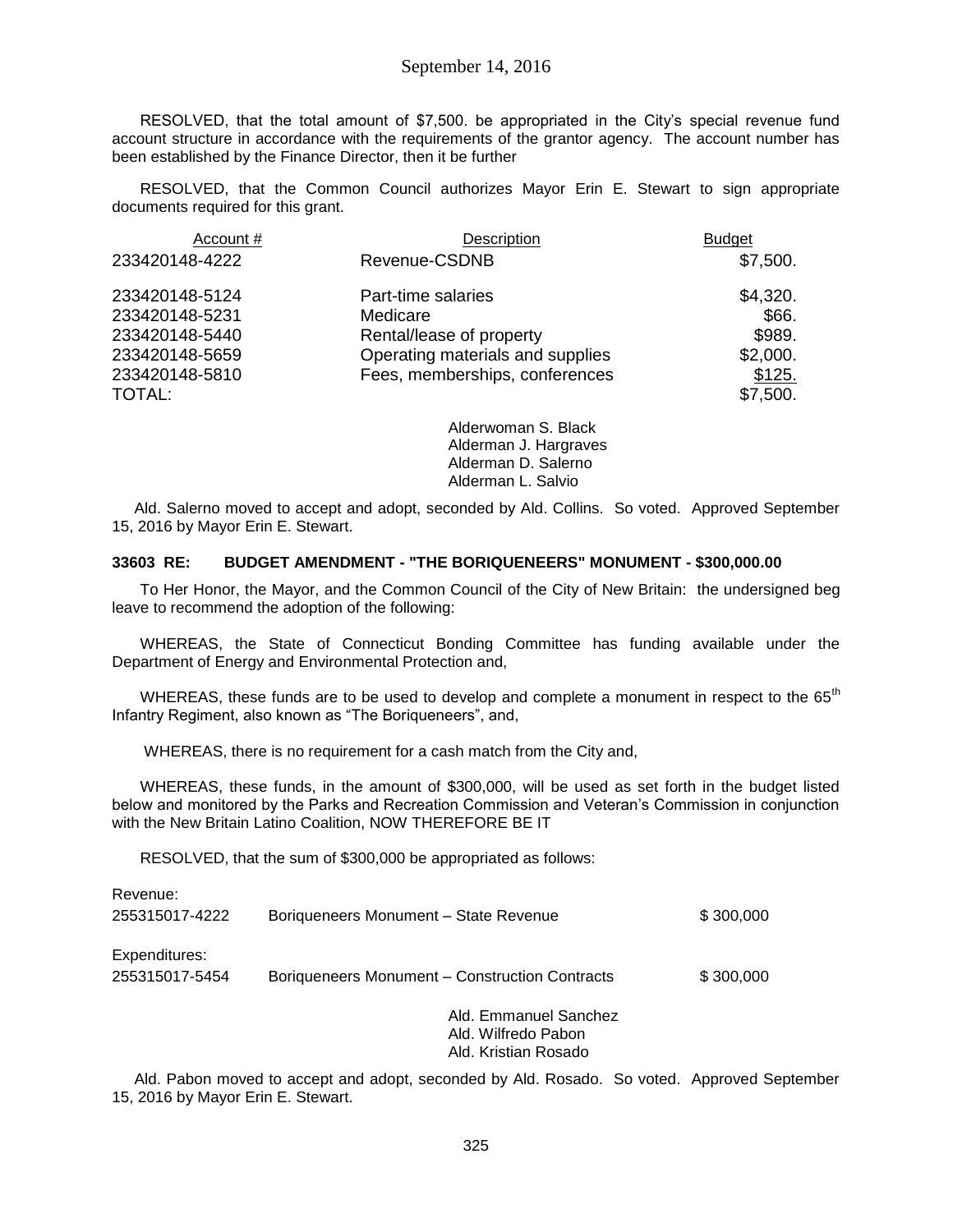# **33604 RE: BUDGET AMENDMENT - FAIRVIEW CEMETERY - \$184,000.00**

To Her Honor, the Mayor, and the Common Council of the City of New Britain: the undersigned beg leave to recommend the adoption of the following:

Purpose: The purpose of this resolution is to amend the 2016-2017 Fairview Cemetery budget to allow for the construction of new water lines and hose bibs at Fairview Cemetery.

Whereas, the current water system has outlived its useful life expectancy and the Cemetery currently has only 1 of 26 hose bibs in operation due to collapsed pipes throughout Fairview, and

Whereas, on Tuesday, September 13, 2016, the Fairview Cemetery Commission voted to withdraw \$184,000 from the Fairview Cemetery Trust in order to fund for new water lines and hose bibs at Fairview Cemetery, and

Whereas, \$184,000 would be needed to cover the cost of the construction project, therefore, be it

Resolved, that the FY 16-17 Fairview Cemetery budget amended by \$184,000 for this purpose as outlined below:

| Increase Revenues:<br>204419103-4567 | Cemetery Fund Revenue                  | \$. | 184.000 |
|--------------------------------------|----------------------------------------|-----|---------|
| Increase Expenditures:               |                                        |     |         |
| 204419103-5454                       | Cemetery Fund – Construction Contracts |     | 184.000 |

Alderwoman S. Black Alderman J. Hargraves Alderman D. Salerno Alderman L. Salvio

Ald. Salerno moved to accept and adopt, seconded by Ald. Collins. So voted. Approved September 15, 2016 by Mayor Erin E. Stewart.

#### **33605 RE: UPDATING THE 1998 FRINGE BENEFITS FOR NON-UNION MANAGEMENT EMPLOYEES**

To Her Honor, the Mayor, and the Common Council of the City of New Britain: the undersigned beg leave to recommend the adoption of the following:

RESOLUTION SUMMARY: PURPOSE. To update the 1998 Fringe Benefits for Non-Union Management Employees

WHEREAS, a recommendation for changes to update the 1998 Fringe benefits package for nonunion management employees was presented to the Civil Service Commission; and

WHEREAS, the Civil Service Commission reviewed the proposal at its meetings on August 8, 2016 and September 12, 2016; and

WHEREAS, the Civil Service Commission found merit in the recommended changes and unanimously approved the changes which are on file in the Town Clerk's Office.

BE IT RESOLVED that the Common Council of the City of New Britain approve the proposed revision to the 1998 fringe benefits package.

> Alderman Jamie Giantonio President Pro Tempore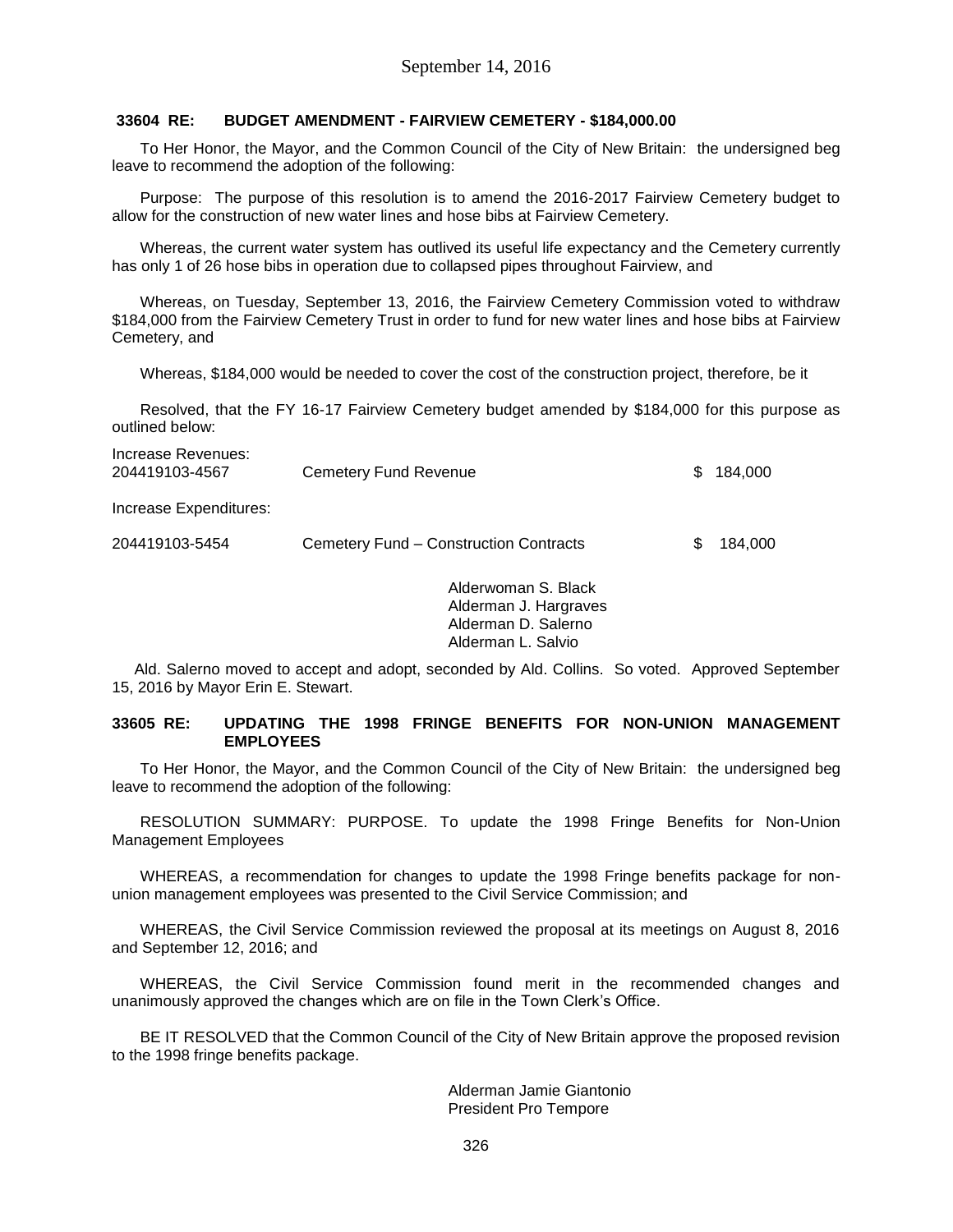Ald. Giantonio moved to accept and adopt, seconded by Ald. Polkowski. So voted. Approved September 15, 2016 by Mayor Erin E. Stewart.

# **33607 RE: SEPTEMBER – ATTENDANCE AWARENESS MONTH**

To Her Honor, the Mayor, and the Common Council of the City of New Britain: the undersigned beg leave to recommend the adoption of the following:

WHEREAS good attendance is essential to student achievement and graduation, and we are committed to dedicating our resources and attention to reducing chronic absenteeism rates, with a focus starting as early as kindergarten,

WHEREAS chronic absence – missing 10 percent or more of school for any reason including excused and unexcused absences, or just two or three days a month – is a proven predictor of academic trouble and dropout rates,

WHEREAS improving attendance and reducing chronic absence takes commitment, collaboration and tailored approaches to particular challenges and strengths in each community,

WHEREAS chronic absence predicts lower third-grade reading proficiency, course failure and eventual dropout, it weakens our communities and our local economy,

WHEREAS the impact of chronic absence hits low-income students and children of color particularly hard if they don't have the resources to make up for lost time in the classroom and are more likely to face systemic barriers to getting to school – such as unreliable transportation, lack of access to health care, unstable or unaffordable housing,

WHEREAS, chronic absence exacerbates the achievement gap that separates low-income students from their peers, since students from low-income families are both more likely to be chronically absent and more likely to be affected academically by missing school. Absenteeism also undermines efforts to improve struggling schools, since it's hard to measure improvement in classroom instruction if students are not in class to benefit from them,

WHEREAS schools and community partners can reach out more frequently to absent students to determine why they are missing school and what would help them attend more regularly,

WHEREAS schools and districts must do more to track, calculate and share the data on how many students are chronically absent so that we can deliver the right interventions to the right students,

WHEREAS all students – even those who show up regularly – are affected by chronic absence because teachers must spend time reviewing for students who missed lessons,

WHEREAS chronic absence can be significantly reduced when schools, parents and communities work together to monitor and promote good attendance and address hurdles that keep children from getting to school,

NOW, THEREFORE BE IT RESOLVED that the Mayor of the City of New Britain and Common Council proclaim that the City of New Britain will stand with the nation in recognizing September as "Attendance Awareness Month." Hereby committing to focusing on reducing chronic absenteeism to give all children an equitable opportunity to learn, grow and thrive academically, emotional and socially.

## Alderman Jerrell Hargraves

Ald. Hargraves moved to accept and adopt, seconded by Ald. Giantonio. So voted. Approved September 15, 2016 by Mayor Erin E. Stewart.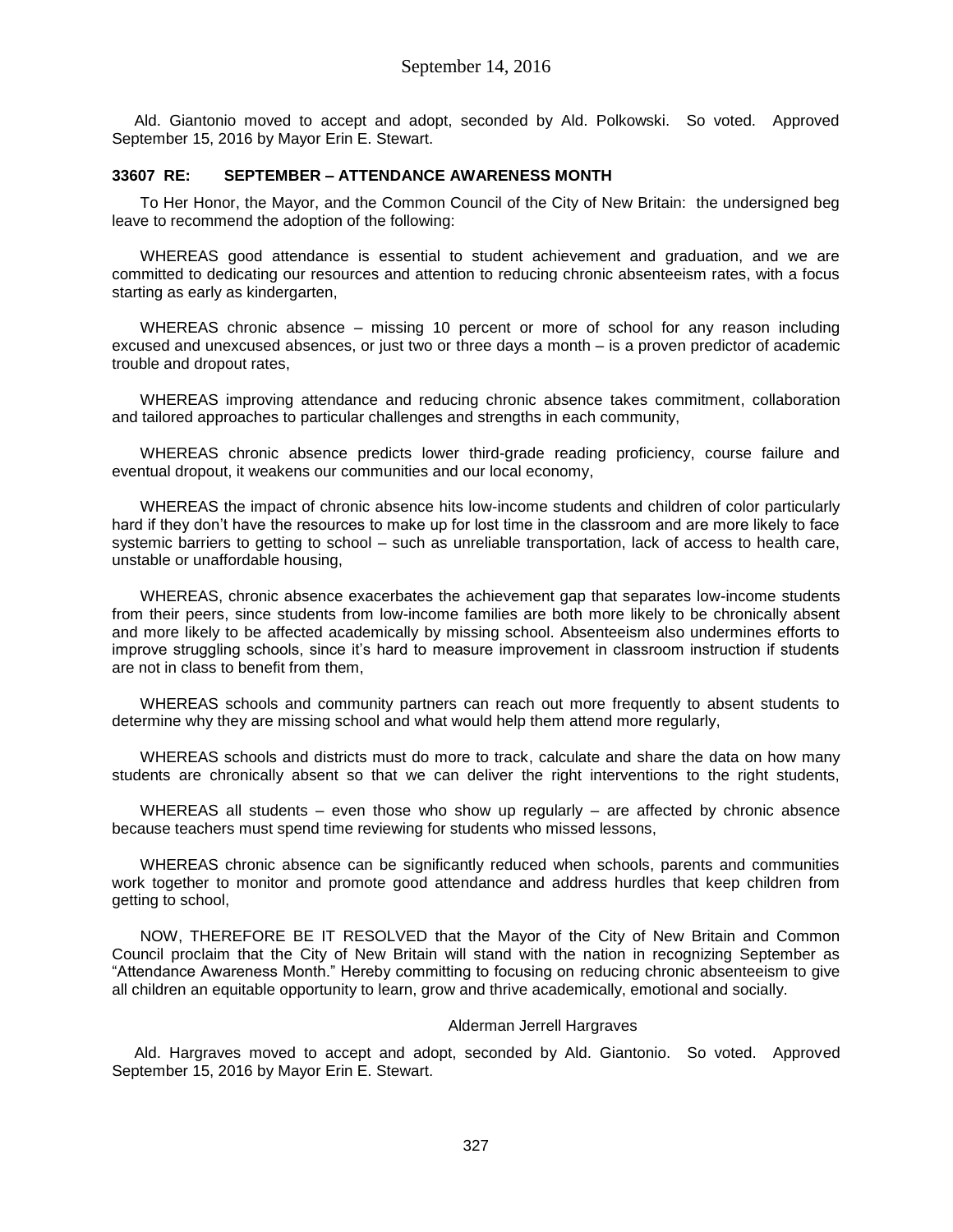# **33608 RE: PROPOSED AMENDMENT TO SEC. 2-823 OF THE ORDINANCES REMOVING THE RESIDENCY REQUIREMENT FOR HUMAN RESOURCES DIRECTOR**

To Her Honor, the Mayor, and the Common Council of the City of New Britain: the undersigned beg leave to recommend the adoption of the following:

Resolution Summary: INTENT AND PURPOSE. To amend Section 2-823 of the Code of Ordinances to remove the residency requirement for Human Resources director for the purpose of expanding the pool of eligible candidates.

BE IT ORDAINED BY THE COMMON COUNCIL OF THE CITY OF NEW BRITAIN that the Chapter 2, Section 2-283 of the Code of Ordinances, City of new Britain, be amended as follows (inserted text appears in underline; deleted texts appears in strikethrough; new sections begin with the work [new]):

Sec. 2.-823 Examinations.

Open-competitive examinations shall be administered by the personnel director or by a competent outside agency.

All tests shall be practical and appropriate and shall consist only of subjects which will fairly determine the capacity of the person examined to perform the essential duties of the position, and may include tests of physical and psychological fitness or of manual skill. Any oral portion of the test shall be conducted by persons qualified in the relevant field. Efficiency in service shall be considered in connection with tests for promotion. No credit shall be allowed for service rendered under a provisional or emergency appointment.

Failure of the candidate appointed to a department head position, with the exception of the positions of finance director and human resources director to take up permanent residence in New Britain within one (1) year after the conclusion of the probationary period, shall result in immediate termination of employment.

Alderman Jamie Giantonio

Ald. Giantonio moved to accept and refer to the Committee on Administration, Finance and Law, seconded by Ald. Collins. So voted. Approved September 15, 2016 by Mayor Erin E. Stewart.

# **33606 RE: APPROVAL OF AGREEMENT BETWEEN THE CITY AND LOCAL 1186**

To Her Honor, the Mayor, and the Common Council of the City of New Britain: the undersigned beg leave to recommend the adoption of the following:

WHEREAS, The City of New Britain and Local 1186 have concluded negotiations and reached a tentative agreement for a collective bargaining agreement covering the period July 1, 2016 to June 30, 2020; and

WHEREAS, Local 1186 members have ratified the tentative agreement; and

WHEREAS, Action is required by the Common Council of the City of New Britain in accordance with Ordinances of the City of New Britain and Connecticut General Statutes; now therefore be it

RESOLVED, that the proposed agreement between the City of New Britain and Local 1186 be and hereby is approved by the Common Council of the City of New Britain.

# Alderperson Jamie Giantonio

Ald. Giantonio moved to accept and adopt, seconded by Ald. Polkowski.

Ald. Giantonio moved the Council enter into Executive Session to discuss Agreement between the City and Local 1186, and that they be accompanied by Mayor Stewart; Chief of Staff, Jodi Latina; Deputy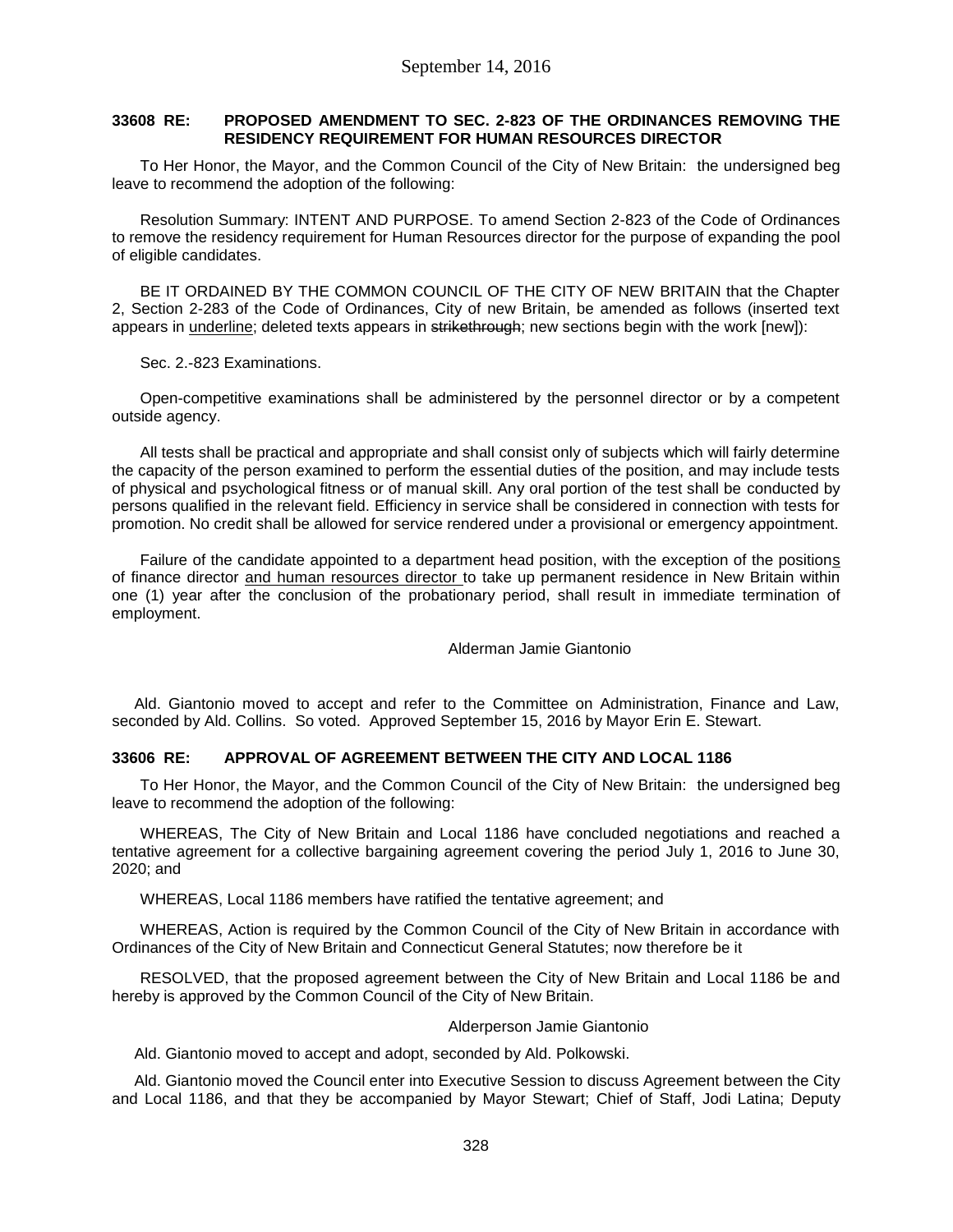Chief of Staff, Justin Dorsey; Corporation Counsel, Genarro Bizzarro; and contract Attorneys for the City, Rob Heagney, and Ray Hassett. Motion seconded by Ald. Salerno. Roll call vote – all members voted in favor. Executive Session began at 8:25 p.m.

The Council voted to return to Regular Order at 9:13 p.m. on motion of Ald. Giantonio, seconded by Ald. Salvio. Motion to accept and adopt carried by voice vote. Approved September 15, 2016 by Mayor Erin E. Stewart.

There being no further business to come before the Council, Ald. Sanders moved to adjourn seconded by Ald. Giantonio. So voted. Meeting adjourned at 9:14 p.m.

ATTEST: Mark H. Bernacki, City Clerk